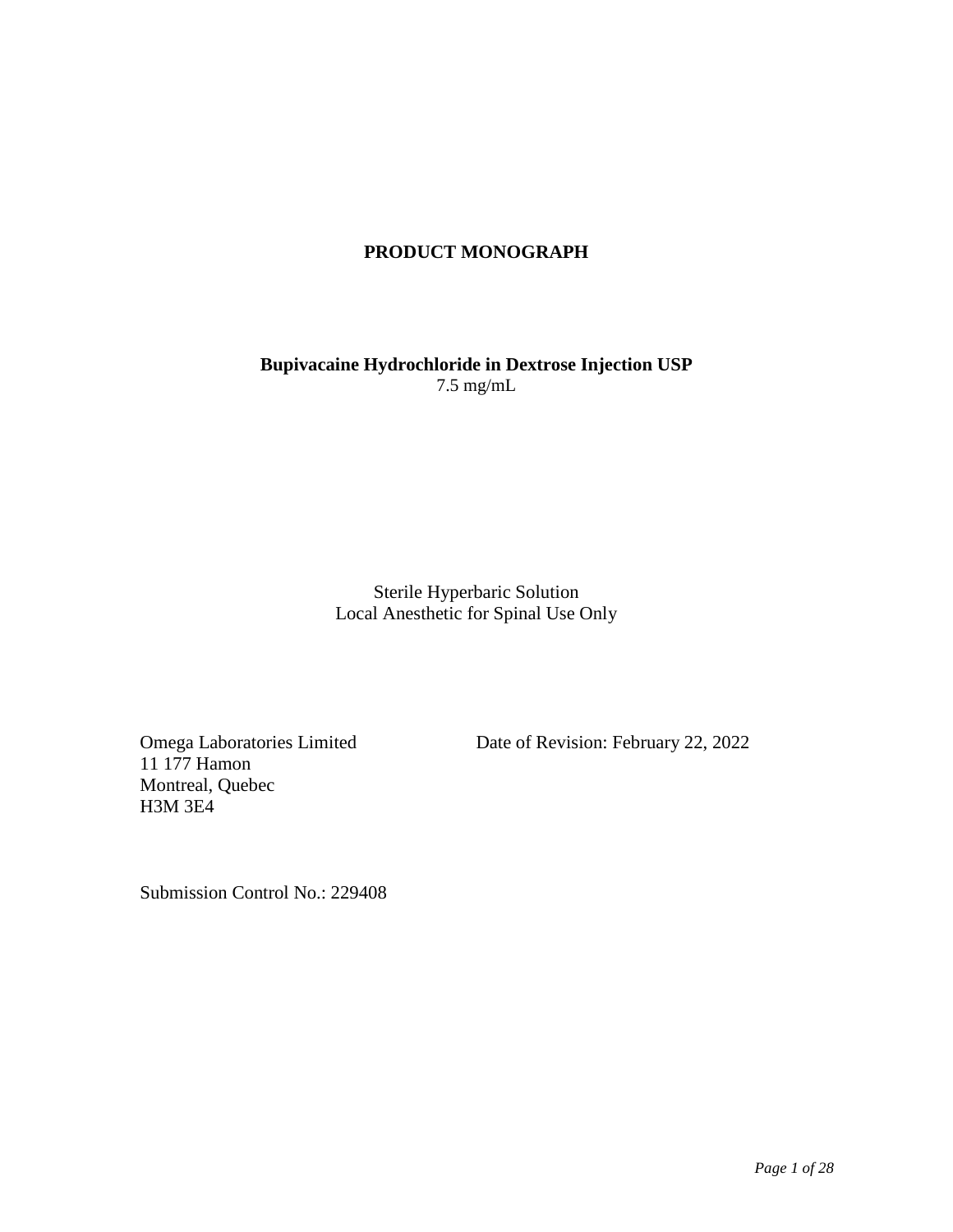# **Table of Contents**

| DOSAGE FORMS, COMPOSITION AND PACKAGING  19 |
|---------------------------------------------|
|                                             |
|                                             |
|                                             |
|                                             |
|                                             |
|                                             |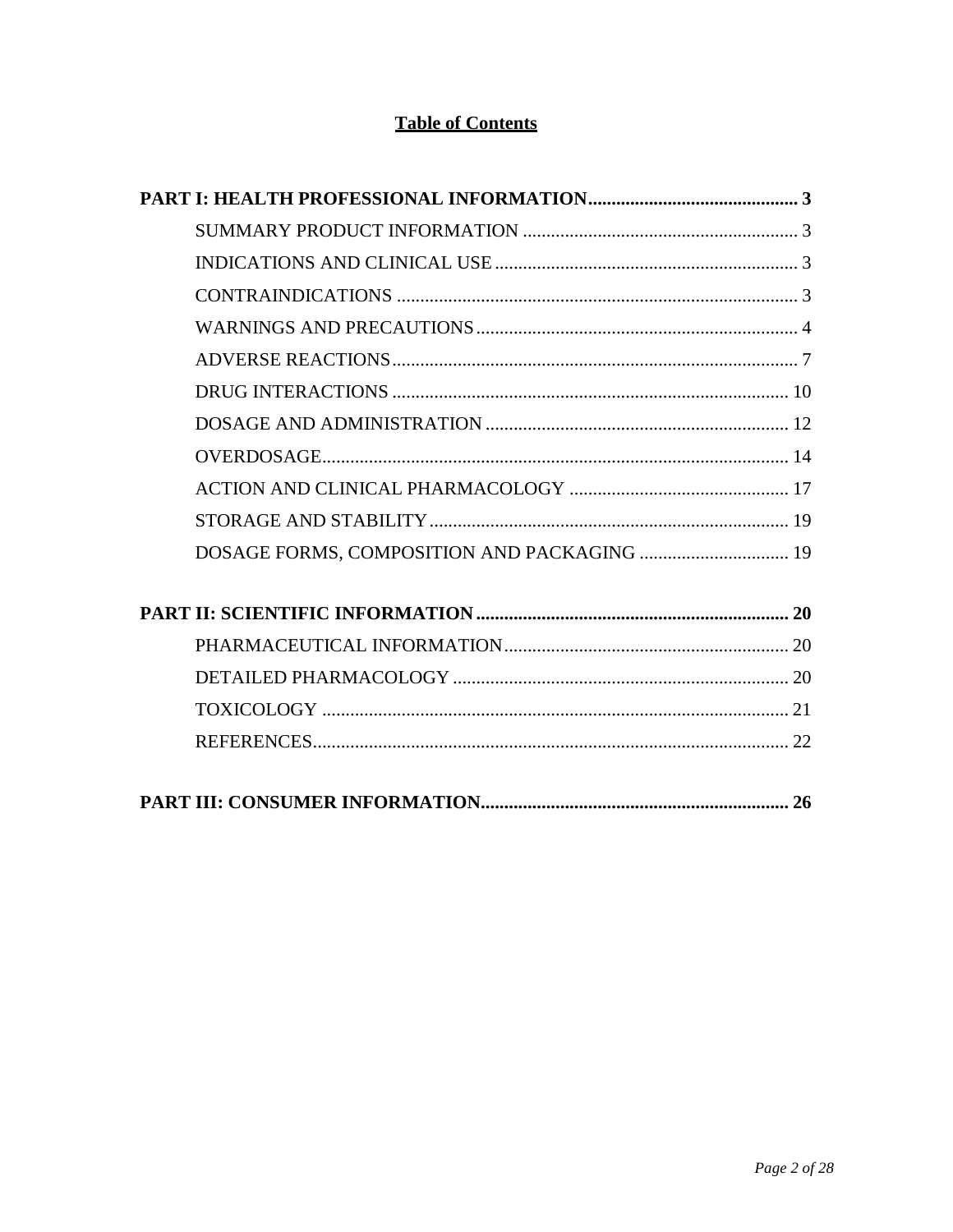# **Bupivacaine Hydrochloride in Dextrose Injection USP**

# **PART I: HEALTH PROFESSIONAL INFORMATION**

## <span id="page-2-1"></span><span id="page-2-0"></span>**SUMMARY PRODUCT INFORMATION**

| Route of<br>Administration | <b>Dosage Form / Strength</b>                       | <b>All Non-medicinal</b><br><b>Ingredients</b>                                     |
|----------------------------|-----------------------------------------------------|------------------------------------------------------------------------------------|
|                            | Bupivacaine Hydrochloride in Dextrose Injection USP |                                                                                    |
| Parenteral                 | Sterile Hyperbaric Solution                         | Dextrose, sodium hydroxide<br>and/or hydrochloric acid and<br>water for injection. |
|                            | 7.5 mg/mL bupivacaine hydrochloride                 |                                                                                    |

## <span id="page-2-2"></span>**INDICATIONS AND CLINICAL USE**

#### **Adults (> 18 years of age):**

Bupivacaine Hydrochloride in Dextrose Injection USP is indicated for the production of local or regional anesthesia and analgesia with the following procedure:

• Subarachnoid (spinal) blocks

Standard procedures for subarachnoid (spinal) blocks should be observed.

#### **Geriatrics (> 65 years of age):**

Elderly patients should be given reduced doses commensurate with their age and physical condition.

#### **Pediatrics (< 2 years of age):**

Until further experience is gained in children younger than two years, administration of any presentation of bupivacaine injection in this age group is not recommended.

#### <span id="page-2-3"></span>**CONTRAINDICATIONS**

Bupivacaine Hydrochloride in Dextrose Injection USP is contraindicated:

- In patients with a hypersensitivity to bupivacaine, or to any local anesthetic agent of the amide type, or to other components of bupivacaine injection.
- In severe shock and in heart block and when there is inflammation and/or sepsis near the site of the proposed injection.

## **Spinal Use**

With the exception of serious diseases of the central nervous system or of the lumbar vertebral column, most anesthesiologists consider the following conditions to be only relative contraindications to spinal anesthesia. The decision as to whether or not spinal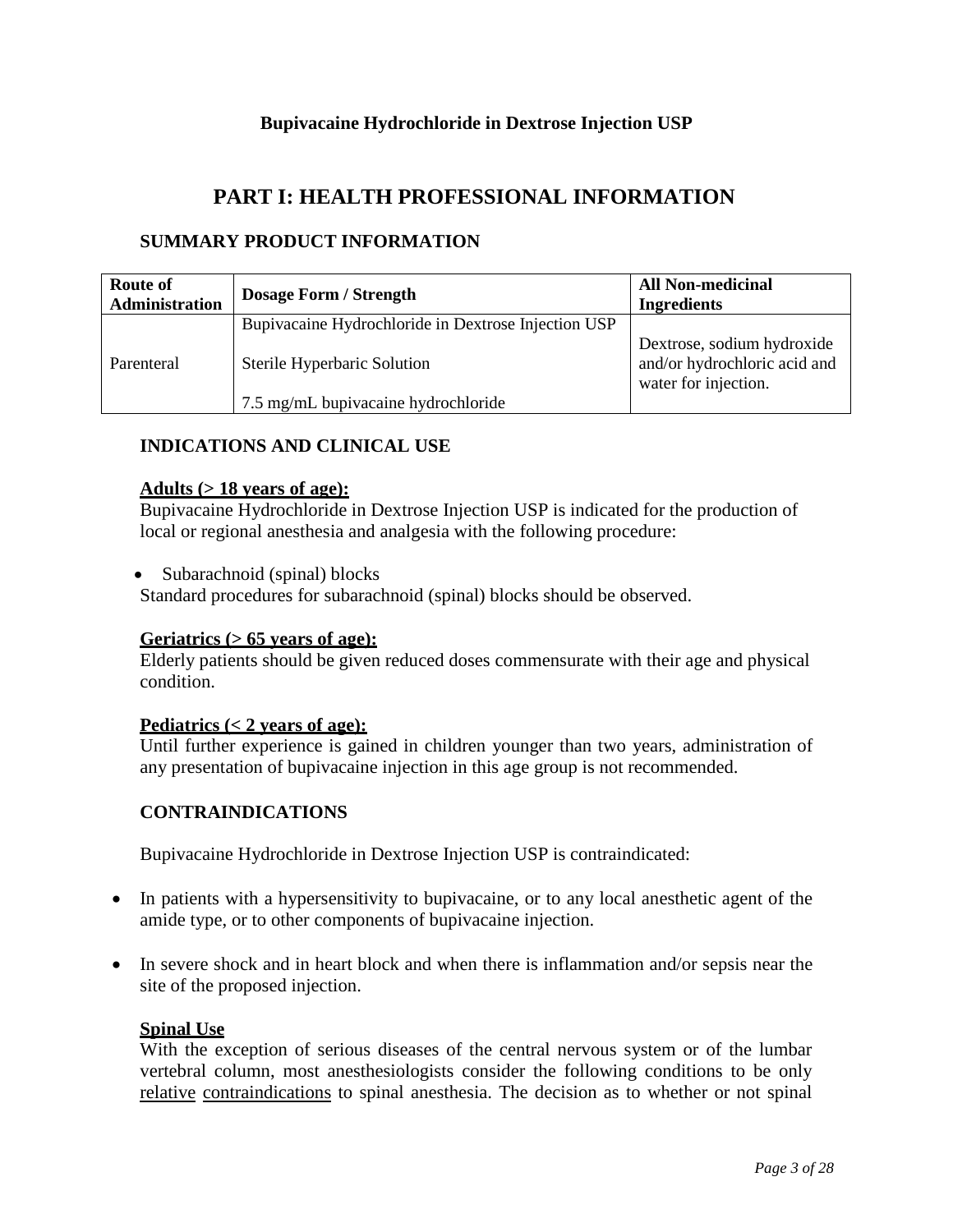anesthesia should be used for an individual case depends on the physician's appraisal of the advantages, as opposed to the risks, and on his ability to cope with the complications that may arise.

- 1. Disease of the cerebrospinal system, such as meningitis, spinal fluid block, cranial or spinal hemorrhage, increased intracranial pressure, tumours and syphilis.
- 2. Shock. This should be treated before any anesthetic is administered. However, in emergency operations, spinal anesthesia may at times be considered the method of choice.
- 3. Profound anemia, cachexia and when death is imminent.
- 4. Sepsis with positive blood cultures.
- 5. High Blood Pressure. Spinal anesthesia should be well tolerated if particular care is taken to prevent a sudden or appreciable fall in blood pressure.
- 6. Low Blood Pressure. The use of suitable pressor agents and methods of controlling the diffusion of the anesthetic should remove the principal objection to spinal anesthesia in patients with low blood pressure.
- 7. Highly nervous and sensitive persons. Pre-operative medication should overcome this difficulty.
- 8. Visceral perforation, bowel strangulation, acute peritonitis. Some surgeons object to contraction of the gastrointestinal musculature; others, however, consider the associated arrest of peristalsis an advantage. With gastrointestinal hemorrhage, spinal anesthesia should be used with caution or may even be contraindicated.
- 9. Cardiac decompensation, massive pleural effusion and increased intra-abdominal pressure (e.g. full-term pregnancy, massive ascites, large tumor). High spinal anesthesia should not be used in patients with these conditions unless the Trendelenburg position can be omitted or the intra-abdominal pressure released slowly.

#### <span id="page-3-0"></span>**WARNINGS AND PRECAUTIONS**

### **General**

LOCAL ANESTHETICS SHOULD ONLY BE USED BY CLINICIANS WHO ARE WELL VERSED IN DIAGNOSIS AND MANAGEMENT OF DOSE-RELATED TOXICITY AND OTHER ACUTE EMERGENCIES WHICH MAY ARISE FROM THE BLOCK TO BE PERFORMED, AND THEN ONLY AFTER ENSURING THE IMMEDIATE AVAILABILITY OF CARDIOPULMONARY RESUSCITATIVE EQUIPMENT, RESUSCITATIVE DRUGS, INCLUDING OXYGEN, AND THE PERSONNEL RESOURCES NEEDED FOR PROPER MANAGEMENT OF TOXIC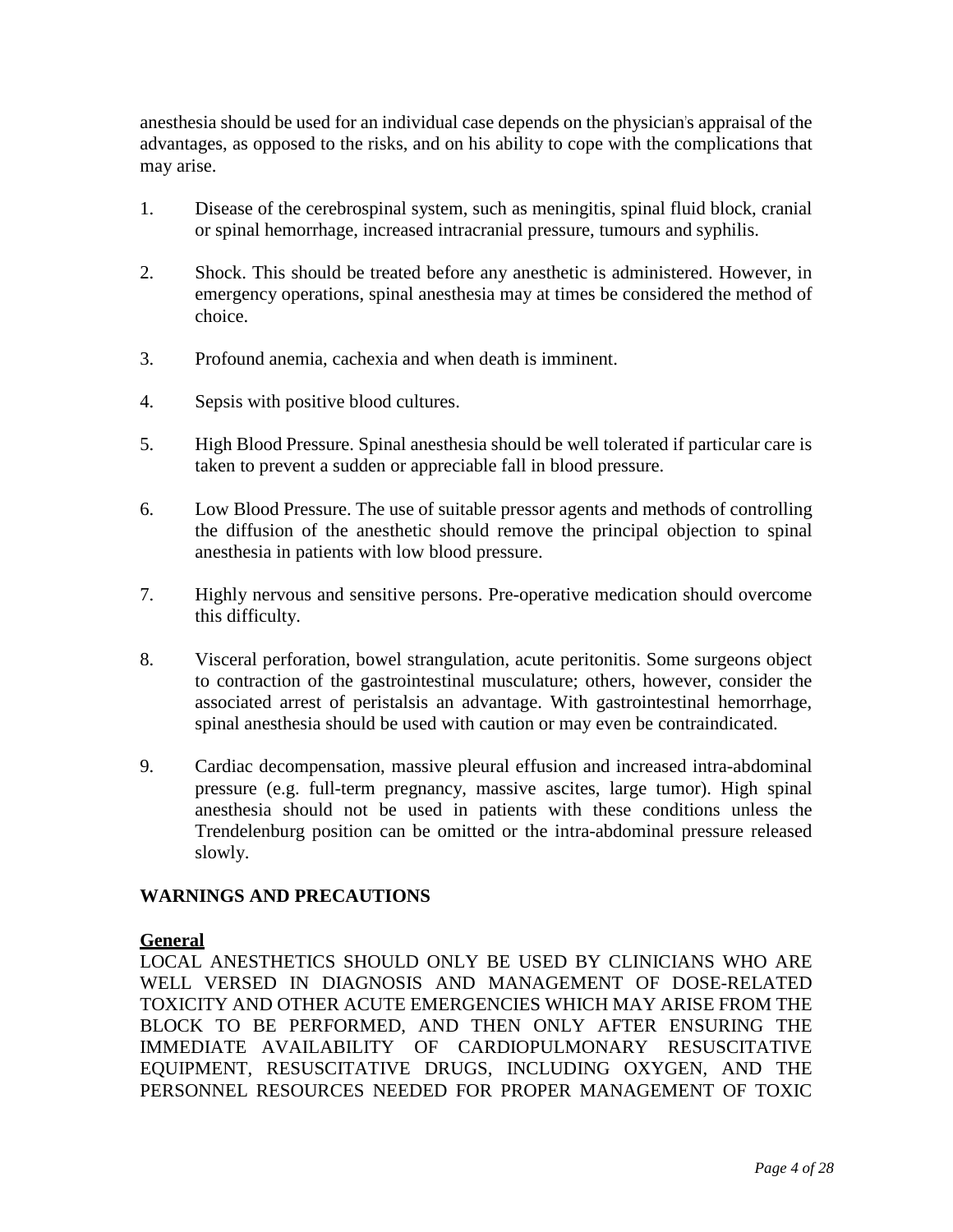REACTIONS AND RELATED EMERGENCIES (see **ADVERSE REACTIONS** AND **OVERDOSAGE**). DELAY IN PROPER MANAGEMENT OF DOSE-RELATED TOXICITY, UNDERVENTILATION FROM ANY CAUSE AND/OR ALTERED SENSITIVITY MAY LEAD TO THE DEVELOPMENT OF ACIDOSIS, CARDIAC ARREST AND, POSSIBLY, DEATH.

AN INTRAVENOUS CANNULA MUST BE INSERTED BEFORE THE LOCAL ANESTHETIC IS INJECTED FOR NERVE BLOCKS WHICH MAY RESULT IN HYPOTENSION OR BRADYCARDIA, OR WHERE ACUTE SYSTEMIC TOXICITY MAY DEVELOP FOLLOWING INADVERTENT INTRAVASCULAR INJECTION.

THE LOWEST DOSAGE OF LOCAL ANESTHETIC THAT RESULTS IN EFFECTIVE ANESTHESIA OR ANALGESIA SHOULD BE USED TO AVOID HIGH PLASMA LEVELS AND SERIOUS ADVERSE REACTIONS. INJECTIONS SHOULD BE MADE SLOWLY OR IN INCREMENTAL DOSES, WITH FREQUENT ASPIRATIONS BEFORE AND DURING THE INJECTION TO AVOID INTRAVASCULAR INJECTION.

## **Cardiovascular**

Ventricular arrhythmia, ventricular fibrillation, sudden cardiovascular collapse and death have been reported when bupivacaine was utilized for local anesthetic procedures that may have resulted in high systemic concentrations of bupivacaine.

Subarachnoid (spinal) blocks may lead to hypotension and bradycardia. The risk of such effects can be reduced either by preloading the circulation with crystalloidal or colloidal solutions or by injecting a vasopressor such as ephedrine 20-40 mg i.m. Hypotension should be treated promptly, e.g., with ephedrine 5-10 mg intravenously and repeated as necessary. Children should be given ephedrine doses commensurate with their age and weight.

Local anesthetics should be used with caution in patients with impaired cardiovascular function because they may be less able to compensate for functional changes associated with the prolongation of A-V conduction produced by amide-type local anesthetics.

Patients with partial or complete heart block require special attention since local anesthetics may depress myocardial conduction. To reduce the risk of potentially serious adverse reactions, attempts should be made to optimize the patient's condition before major blocks are performed. Dosage should be adjusted accordingly.

Subarachnoid (spinal) anesthesia should be used with caution in patients with impaired cardiovascular function.

#### **Spinal Use**

In addition to the above noted precautions, when administering bupivacaine hyperbaric solution for spinal anesthesia, the patient's blood pressure should be carefully monitored. Spinal anesthesia is usually associated with a fall in arterial blood pressure due to sympathetic blockade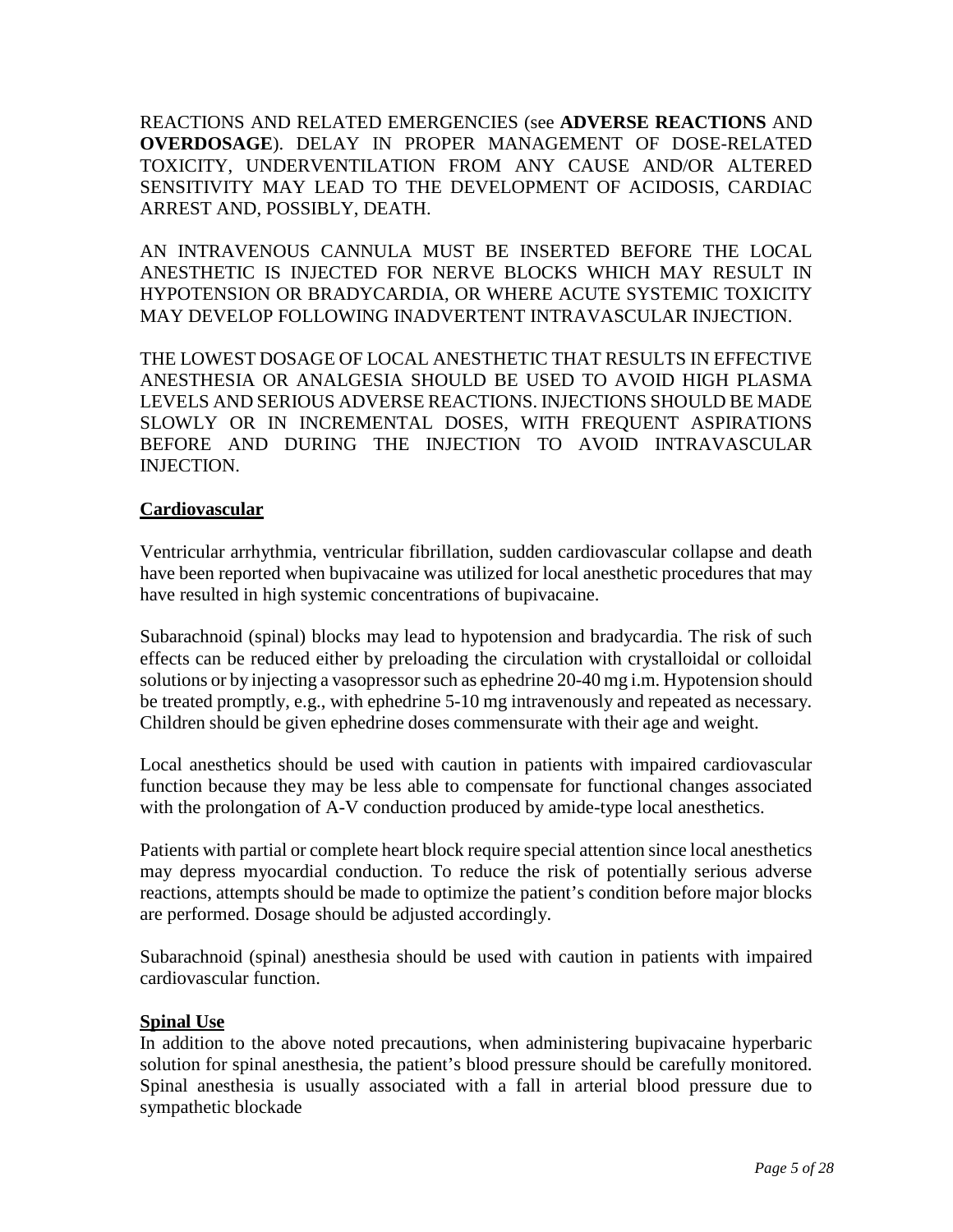# **Hepatic**

Because amide-type local anesthetics such as bupivacaine are metabolized by the liver, these drugs should be used cautiously in patients with hepatic disease. Patients with severe hepatic disease, because of their inability to metabolize local anesthetics normally, are at a greater risk of developing toxic plasma concentrations.

## **Peri-Operative Considerations**

It is essential that aspiration for blood or cerebrospinal fluid be done prior to injecting any local anesthetic, both the original dose and all subsequent doses, to avoid intravascular or subarachnoid injection. During the performance of spinal anesthesia, a free flow of cerebrospinal fluid is indicative of entry into the subarachnoid space. Aspiration should be performed before the anesthetic solution is injected to confirm entry into the subarachnoid space and to avoid intravascular injection. However, a negative aspiration does not ensure against an intravascular or subarachnoid injection.

The safety and effectiveness of local anesthetics depend on proper dosage, correct technique, adequate precautions and readiness for emergencies. Regional or local anesthetic procedures should always be performed in a properly equipped and staffed area.

Resuscitative equipment and resuscitative drugs, including oxygen, should be available for immediate use (see **WARNINGS AND PRECAUTIONS, ADVERSE REACTIONS**  and **OVERDOSAGE**). During major regional nerve blocks, the patients should be in an optimal condition and have i.v. fluids running via an indwelling catheter to assure a functioning intravenous pathway. The clinician responsible should have adequate and appropriate training in the procedure to be performed, should take the necessary precautions to avoid intravascular injection (see **DOSAGE AND ADMINISTRATION**), and should be familiar with the diagnosis and treatment of side effects, systemic toxicity and other complications (see **ADVERSE REACTIONS** and **OVERDOSAGE**).

Careful and constant monitoring of cardiovascular and respiratory vital signs (adequacy of ventilation) and the patient's state of consciousness should be performed after each local anesthetic injection. It should be kept in mind at such times that restlessness, anxiety, incoherent speech, lightheadedness, numbness and tingling of the mouth and lips, metallic taste, tinnitus, dizziness, blurred vision, tremors, twitching, depression, or drowsiness may be early warning signs of central nervous system toxicity.

#### **Renal**

Local anesthetics should be used with caution in patients in poor general condition due to severe renal dysfunction although regional anesthesia is frequently indicated in these patients.

### **Special Populations**

Debilitated and acutely ill patients should be given reduced doses commensurate with their age and physical condition.

**Pregnant Women:** Decrease pup survival in rats and an embryocidal effect in rabbits have been observed when bupivacaine hydrochloride was administered to these species in doses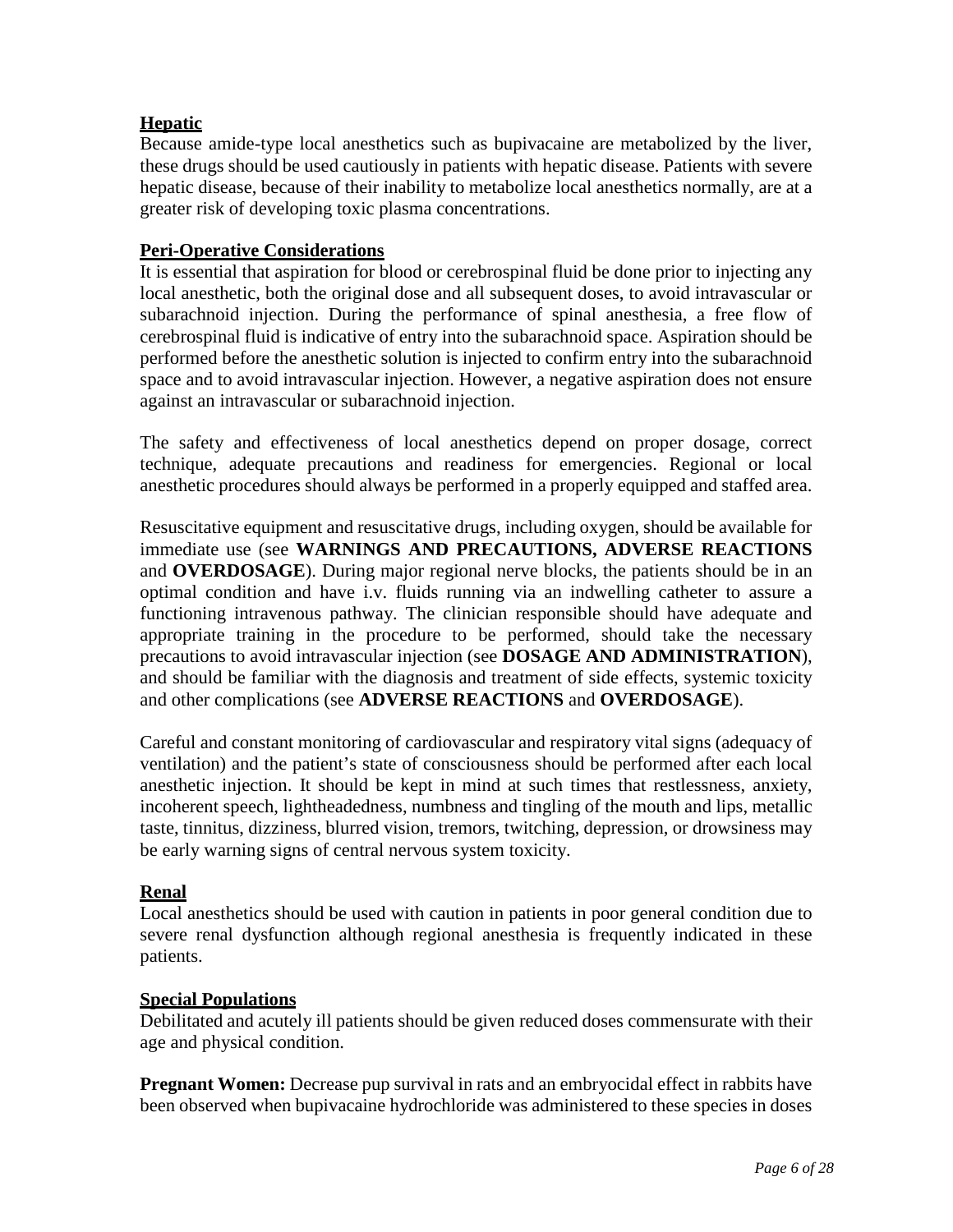comparable, respectively, to nine and five times the maximal recommended daily human dose (400 mg).

There are no adequate and well-controlled studies in pregnant women of the effect of bupivacaine on the developing foetus.

Bupivacaine should be used during pregnancy only if the potential benefit justifies the potential risk to the foetus. This does not exclude the use of bupivacaine at term for obstetrical anesthesia or analgesia.

**Labour and Delivery:** The hyperbaric solution of 0.75% Bupivacaine Hydrochloride in Dextrose Injection USP should be used for women during Labour and Delivery only if the potential benefit justifies the potential risk to the mother and fetus.

Maternal hypotension has resulted from regional anesthesia (see **WARNINGS AND PRECAUTIONS**, **Cardiovascular**). Local anesthetics produce vasodilation by blocking sympathetic nerves. It is extremely important to avoid aortocaval compression by the gravid uterus during administration of regional block to parturients. Elevating the patient's legs and positioning her on her left side will help prevent decreases in blood pressure. The foetal heart rate also should be monitored continuously, and electronic foetal monitoring is highly advisable.

Subarachnoid anaesthesia may alter the forces of parturition through changes in uterine contractility or maternal expulsive efforts. Subarachnoid anaesthesia may prolong the second stage of labour by removing the parturient's urge to bear down or by interfering with motor function. Obstetrical anaesthesia may increase the need for forceps assistance.

**Nursing Women:** Bupivacaine is excreted in the breast milk, but in such small quantities that there is generally no risk of affecting the infant at therapeutic doses.

**Pediatrics**: Until further experience is gained in children younger than two years, administration of any presentation of bupivacaine injection in this age group is not recommended.

Until further experience is gained, Bupivacaine Hydrochloride in Dextrose Injection USP is not recommended for spinal use in patients younger than 18 years.

**Geriatrics**: Elderly patients should be given reduced doses commensurate with their age and physical condition.

# <span id="page-6-0"></span>**ADVERSE REACTIONS**

Reactions to bupivacaine hydrochloride are characteristic of those associated with other local acting anesthetics of the amide type.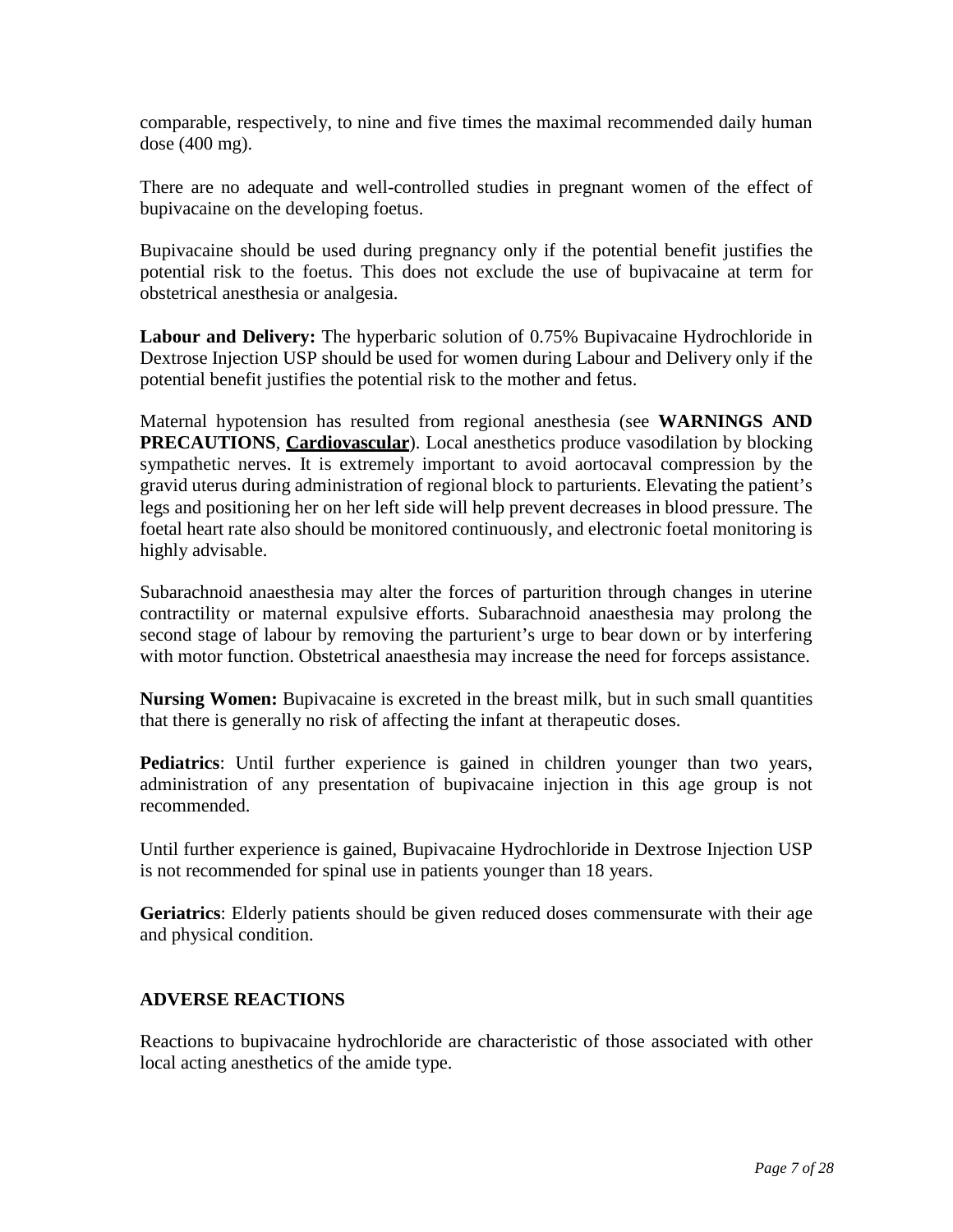Adverse reactions to local anesthetics are very rare in the absence of overdose or inadvertent intravascular injection. The effects of systemic overdose and unintentional intravascular injections can be serious, but should be distinguished from the physiological effects of the nerve block itself (e.g. a decrease in blood pressure and bradycardia during epidural anesthesia). Neurological damage, caused directly (e.g. nerve trauma) or indirectly (e.g. epidural abscess) by the needle puncture, is a rare but well recognised consequence of regional, and particularly epidural anesthesia.

The most commonly encountered acute adverse experiences that demand immediate management are related to the central nervous system and the cardiovascular system. These adverse reactions are generally dose-related and due to high plasma levels which may result from overdosage (see **OVERDOSAGE**), rapid absorption from the injection site, diminished tolerance or from inadvertent intravascular injection. Factors influencing plasma protein binding, e.g. diseases which alter protein synthesis or competition of other drugs for protein binding, may diminish individual tolerances.

In addition to systemic dose-related toxicity, unintentional subarachnoid injection of drug during the intended performance of caudal or lumbar epidural block or nerve blocks near the vertebral column (especially in the head and neck region) may result in underventilation or apnoea ("Total or High Spinal"). Also, hypotension due to loss of sympathetic tone and respiratory paralysis or underventilation due to cephalad extension of the motor level of anesthesia may occur. This may lead to secondary cardiac arrest if untreated.

**Central Nervous System:** These are characterized by excitation and/or depression. Restlessness, anxiety, dizziness, tinnitus, blurred vision or tremors may occur, possibly proceeding to convulsions. However, excitement may be transient or absent, with depression being the first manifestation of an adverse reaction. This may quickly be followed by drowsiness merging into unconsciousness and respiratory arrest. Other central nervous system effects may be nausea, vomiting, chills, paraesthesia, numbness of the tongue, hyperacousis, lightheadedness, dysarthria and constriction of the pupils.

**Cardiovascular System:** High doses or unintentional intravascular injection may lead to high plasma levels and related depression of the myocardium, decreased cardiac output, heart block, hypotension, bradycardia, hypertension, ventricular arrhythmias, including ventricular tachycardia and ventricular fibrillation, and cardiac arrest. Reactions due to systemic absorption may be either slow or rapid in onset. Cardiovascular collapse and cardiac arrest can occur rapidly (see **WARNINGS AND PRECAUTIONS**, **Cardiovascular** and **OVERDOSAGE**).

Allergic: Allergic type reactions are rare  $(<0.1\%)$  and may occur as a result of sensitivity to local anesthetics of the amide type. These reactions are characterized by signs such as urticaria, pruritis, erythema, angioneurotic oedema (including laryngeal oedema), tachycardia, sneezing, nausea, vomiting, dizziness, syncope, excessive sweating, elevated temperature, and in the most severe instances, anaphylactic shock.

**Neurologic**: The incidence of adverse neurologic reactions may be related to the total dose of local anesthetic administered but is also dependent upon the particular drug used, the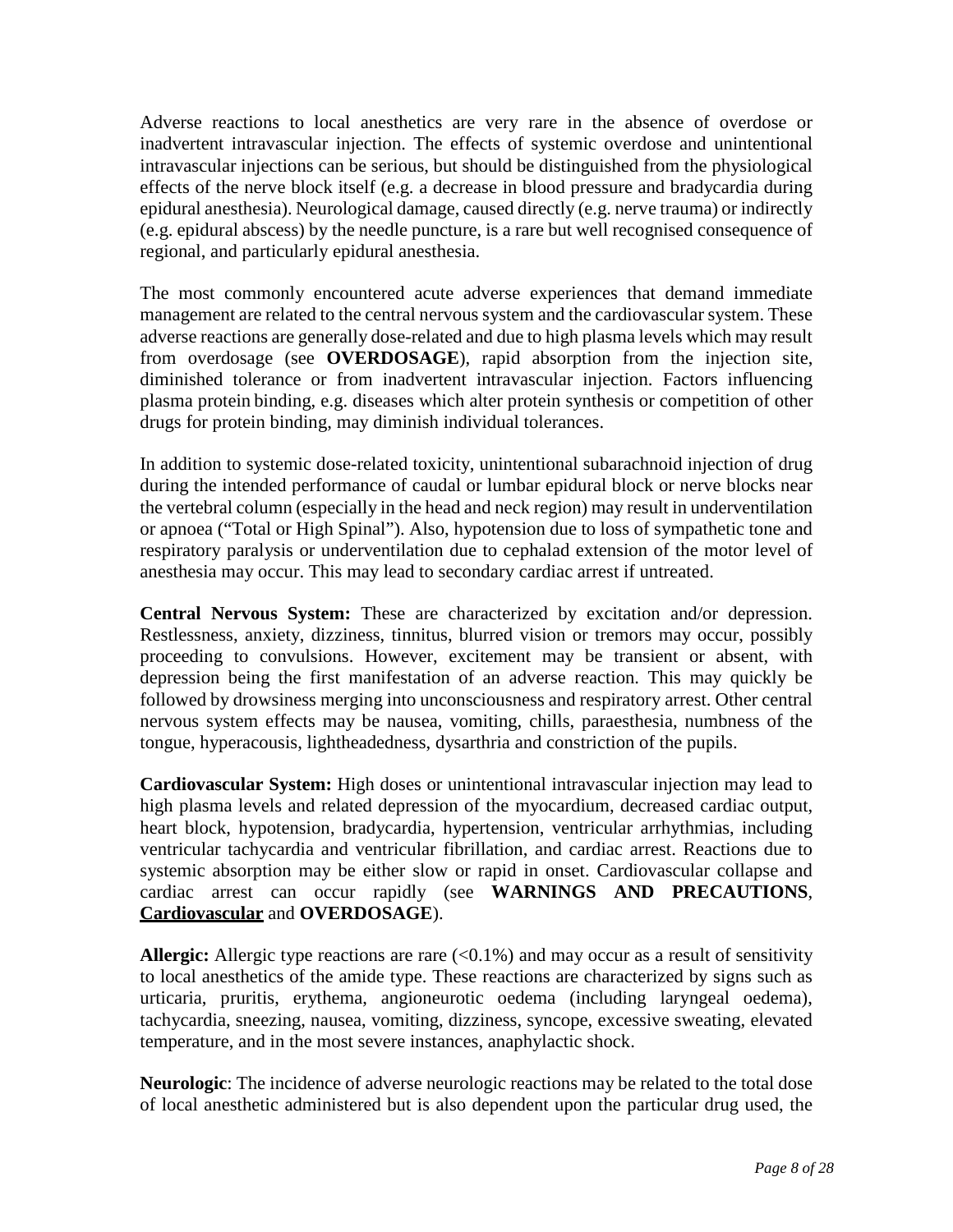route of administration and the physical condition of the patient. Nerve trauma, neuropathy, urinary retention, diplopia and spinal cord dysfunction (e.g., anterior spinal artery syndrome, arachnoiditis, cauda equina syndrome, in rare cases paresis and paraplegia), have been associated with regional anesthesia. Neurological effects may be related to local anesthetic techniques, with or without a contribution from the drug.

**High or Total Spinal Blockade:** In the practice of caudal or lumbar epidural block, occasional unintentional penetration of the subarachnoid space by the catheter may occur, resulting in High or Total Spinal Blockage. Subsequent adverse effects may depend partially on the amount of drug administered subdurally.

Extensive loss of motor and sensory functions, loss of consciousness and cardiovascular and respiratory depression may happen. The cardiovascular depression is caused by extensive sympathetic blockade which may result in profound hypotension and bradycardia, or even cardiac arrest. Respiratory depression is caused by blockade of the innervation of the respiratory muscles, including the diaphragm.

**Spinal Use:** THE MOST COMMONLY ENCOUNTERED ADVERSE REACTIONS WHICH DEMAND IMMEDIATE COUNTERMEASURES ARE HYPOTENSION DUE TO LOSS OF SYMPATHETIC TONE AND RESPIRATORY PARALYSIS OR UNDERVENTILATION DUE TO CEPHALAD EXTENSION OF THE MOTOR LEVEL OF ANESTHESIA. THESE MAY LEAD TO CARDIAC ARREST IF UNTREATED.

In addition, one or several of the following complications or side effects may be observed during or after spinal anesthesia.

#### Meningitis

With the employment of an aseptic technique, septic meningitis should be practically nonexistent. Some instances of aseptic meningitis, with fever, neck rigidity, and cloudy spinal fluid, have been reported with the use of other spinal anesthetics. In such cases, the course is usually brief and benign, terminating in complete recovery.

However, in a few, permanent paralyses (sometimes terminating fatally) and sensory disturbances have been observed. This type of meningitis has also been observed in rare instances following ordinary diagnostic lumbar puncture.

#### Palsies

These are rare and affect either the extraocular muscles or the legs and the anal and vesical sphincters (cauda equina syndrome). Paralysis of extraocular muscles usually clears up spontaneously by the third or fourth week.

Clauda equina and lumbosacral cord complications (usually consisting of arachnoiditis and demyelinization) result in either loss or impairment of motor and sensory function of the saddle area (bladder, rectum) and one or both legs. The complications have occurred after the use of most, if not all, spinal anesthetics. The loss or impairment of motor function may be permanent or partial recovery may slowly occur. Various explanations for such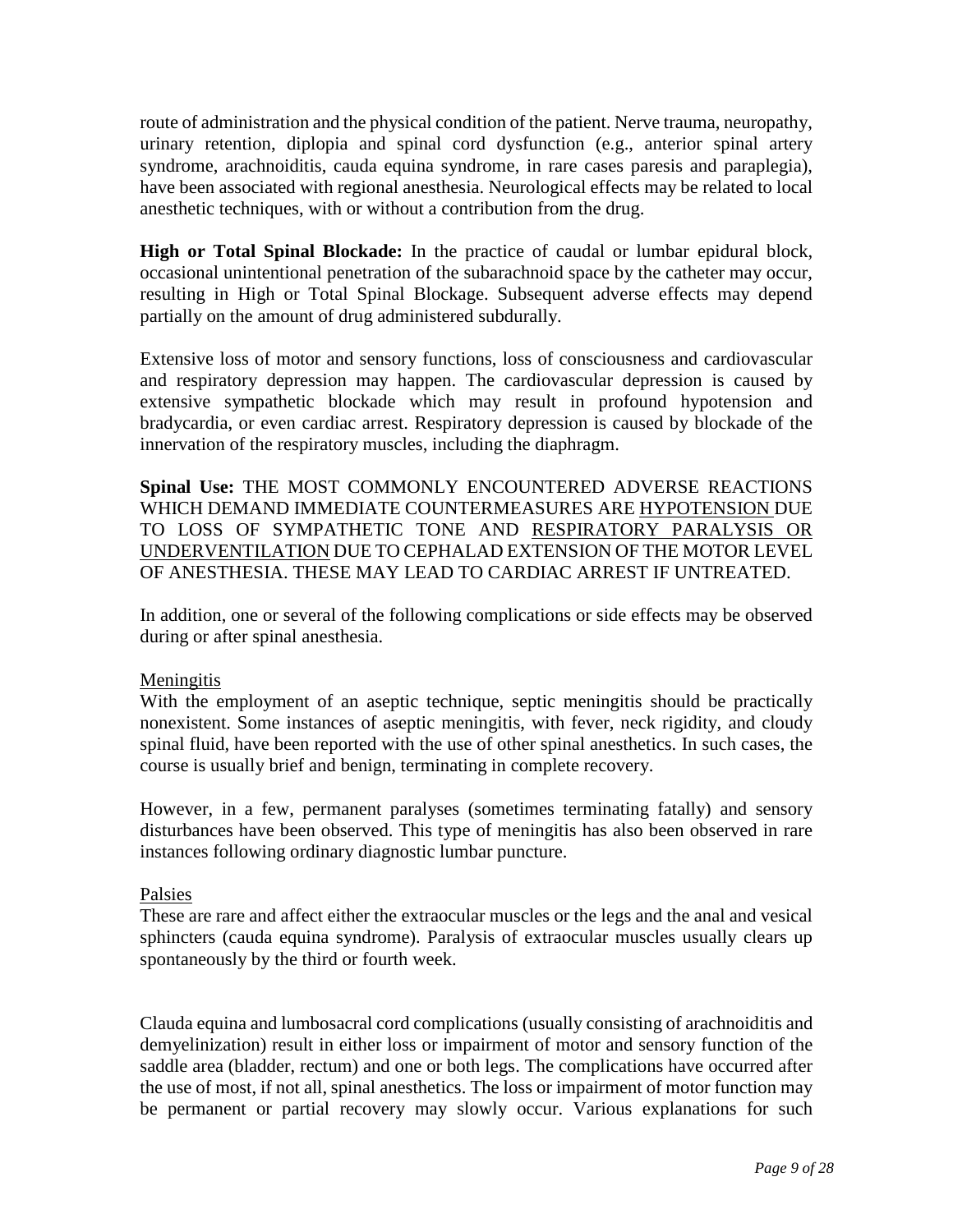complications have been advanced, such as hypersensitivity or intolerance to the anesthetic agent with a resultant myelolytic or neurotoxic effect; pooling of relatively high concentrations of anesthetic solution around the cauda equina and spinal cord before diffusion; and accidental injection of irritating antiseptics or detergents (as when syringes and needles are incompletely cleansed or when ampoule storage enters a cracked ampoule). Hence, most anesthesiologists prefer to autoclave ampoules in order to destroy bacteria on the exterior before opening.

#### Headache

This may largely be prevented by using a small gauge needle to prevent spinal fluid leakage and by placing the patient in the supine position after operation and providing adequate hydration.

#### Nausea and Vomiting

These may be due to a drop in blood pressure, undue intra-abdominal manipulation or preoperative medication.

#### <span id="page-9-0"></span>**DRUG INTERACTIONS**

#### **Drug-Drug Interactions**

Bupivacaine should be used cautiously in persons with known drug allergies or sensitivities.

#### Local anesthetics

Mixing or the prior or intercurrent use of any other local anesthetic with bupivacaine is not recommended because of insufficient data regarding the interaction and safety of such mixtures. Bupivacaine should be used with caution in patients receiving other amide-type local anesthetics such as lidocaine, ropivacaine, mepivacaine and prilocaine since the toxic effects are additive.

#### Antiarrhythmic Drugs

Bupivacaine should also be used with caution with structurally related agents such as the antiarrhythmics, procainamide, disopyramide, tocainide, mexiletine and flecainide.

#### *Class III Antiarrhythmic drugs*

Specific interaction studies with bupivacaine and class III anti-arrhythmic drugs (e.g. amiodarone) have not been performed, but caution is advised. Patients being treated with class III anti-arrhythmic drugs should be under close surveillance and ECG monitoring since cardiac affects may be additive.

Bupivacaine with epinephrine or other vasopressors or vasoconstrictors should not be used concomitantly with ergot-type oxytocic drugs, because a severe persistent hypertension may occur and cerebrovascular and cardiac accidents are possible.

#### Monoamine Oxidase (MAO) Inhibitors

The administration of local anesthetic solutions containing epinephrine or norepinephrine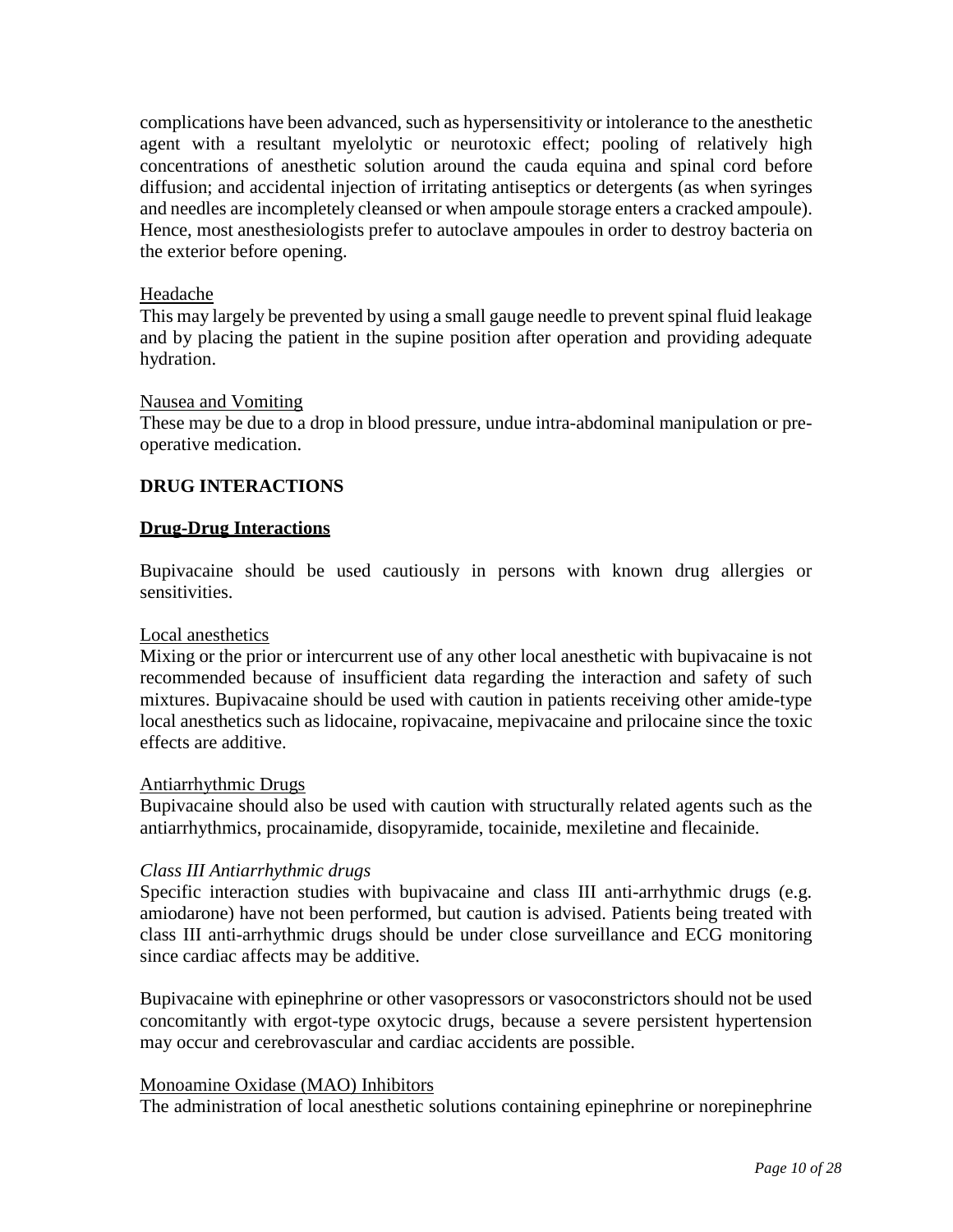to patients receiving monoamine oxidase inhibitors may produce severe, prolonged hypertension. Concurrent use of these agents should generally be avoided. In situations when concurrent therapy is necessary, extreme caution and careful patient monitoring is essential.

### Tricyclic Antidepressants (triptyline, imipramine)

The administration of local anesthetic solutions containing epinephrine or norepinephrine to patients receiving tricyclic antidepressants may produce severe, prolonged hypertension. Concurrent use of these agents should generally be avoided. In situations when concurrent therapy is necessary, extreme caution and careful patient monitoring is essential.

#### Neuroleptics (phenothiazines, butyrophenones)

Phenothiazines and butyrophenones may reduce or reverse the pressor effect of epinephrine resulting in hypotensive responses and tachycardia.

#### Sedatives

If sedatives are used to reduce patient apprehension, they should be used in reduced doses, since local anesthetic agents, like sedatives, are central nervous system depressants which in combination may have an additive effect.

### General Anesthetics - Inhalation agents (halothane, cyclopropane, trichloroethylene, enflurane and related agents)

Dose-related cardiac arrhythmias may occur if preparations containing epinephrine are employed in patients during or immediately following the administration of general anesthesia with inhalational agents such as halothane, cyclopropane, trichloroethylene, enflurane or other related agents. In deciding whether to use these products concurrently in the same patient, the combined action of both agents upon the myocardium, the concentration and volume of vasoconstrictor used, and the time since injection, when applicable, should be taken into account.

Use of chloroprocaine or other local anesthetics, prior to general anesthesia, may interfere with subsequent use of bupivacaine. Because of this, and because safety of intercurrent use with bupivacaine and other local anesthetics has not been established, such use is not recommended.

#### H2-antagonists

The H<sub>2</sub>-antagonists cimetidine and ranitidine have been shown to reduce the clearance of bupivacaine; ranitidine to a lesser degree than cimetidine. Concomitant administration may increase likelihood of toxicity of bupivacaine. Administration of H2 blockers prior to epidural anesthesia is inadvisable since toxic levels of local anesthetic may result.

#### **Drug-Food Interactions**

Interactions of bupivacaine with food have not been established.

#### **Drug-Herb Interactions**

Interactions of bupivacaine with herbal products have not been established.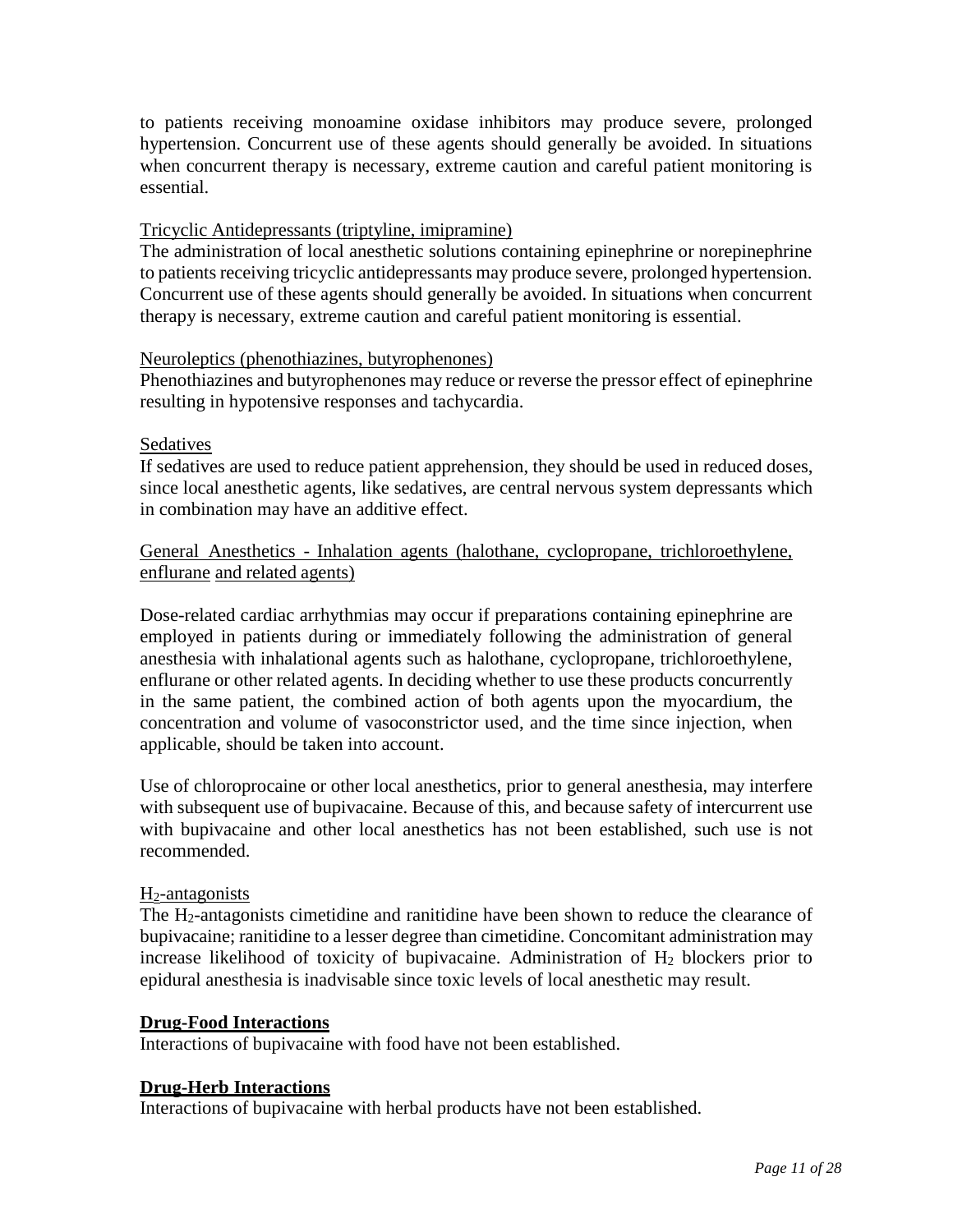#### **Drug-Laboratory Interactions**

Interactions of bupivacaine with laboratory tests have not been established.

#### **Drug-Lifestyle Interactions**

Interactions of bupivacaine with lifestyle have not been established.

### <span id="page-11-0"></span>**DOSAGE AND ADMINISTRATION**

#### **Dosing Considerations**

#### **General**

As with all local anesthetics, the dosage of bupivacaine varies and depends upon the area to be anesthetized, the vascularity of the tissues, the number of neuronal segments to be blocked, the depth of anesthesia and degree of muscle relaxation required, individual tolerance, the technique of anesthesia and the physical condition of the patient. The lowest dosage and concentration needed to provide effective anesthesia should be administered. The rapid injection of a large volume of local anesthetic solution should be avoided and fractional doses should be usedwhen feasible. In general, complete block of all nerve fibers in large nerves requires the higher concentrations of drug. In smaller nerves, or when a less intense block is required (*e.g.*, in the relief of labour pain), the lower concentrations are indicated. The volume of drug used will affect the extent of spread of anesthesia.

There have been adverse event reports of irreversible chondrolysis in patients receiving intra-articular infusions of local anesthetics following arthroscopic and other surgical procedures. Bupivacaine Hydrochloride in Dextrose Injection USP is not approved for this use (see **WARNINGS AND PRECAUTIONS, General**).

#### **Special Populations**

Local anesthetics should be used with caution in patients in poor general condition due to aging or other compromising factors such as advanced liver disease or severe renal dysfunction although regional anesthesia is frequently indicated in these patients.

Debilitated, elderly patients and acutely ill patients should be given reduced doses commensurate with their age and physical condition.

#### **Recommended Dose and Dosage Adjustment**

The duration of anesthesia with bupivacaine is such that, for most procedures, a single dose is sufficient. Maximum dosage limit must be individualized in each case after evaluating the size and physical status of the patient, as well as the usual rate of systemic absorption from a particular injection site. The maximum doses of bupivacaine are considered to apply to a healthy 70 kilogram, young male. However, it is not recommended that they be exceeded in heavier persons.

At present, there is insufficient clinical evidence with multiple dosage or intermittent dose techniques to permit precise recommendations for such procedures to be given.

The 0.75% hyperbaric solution of Bupivacaine Hydrochloride in Dextrose Injection USP is recommended at term for obstetrical anesthesia and analgesia.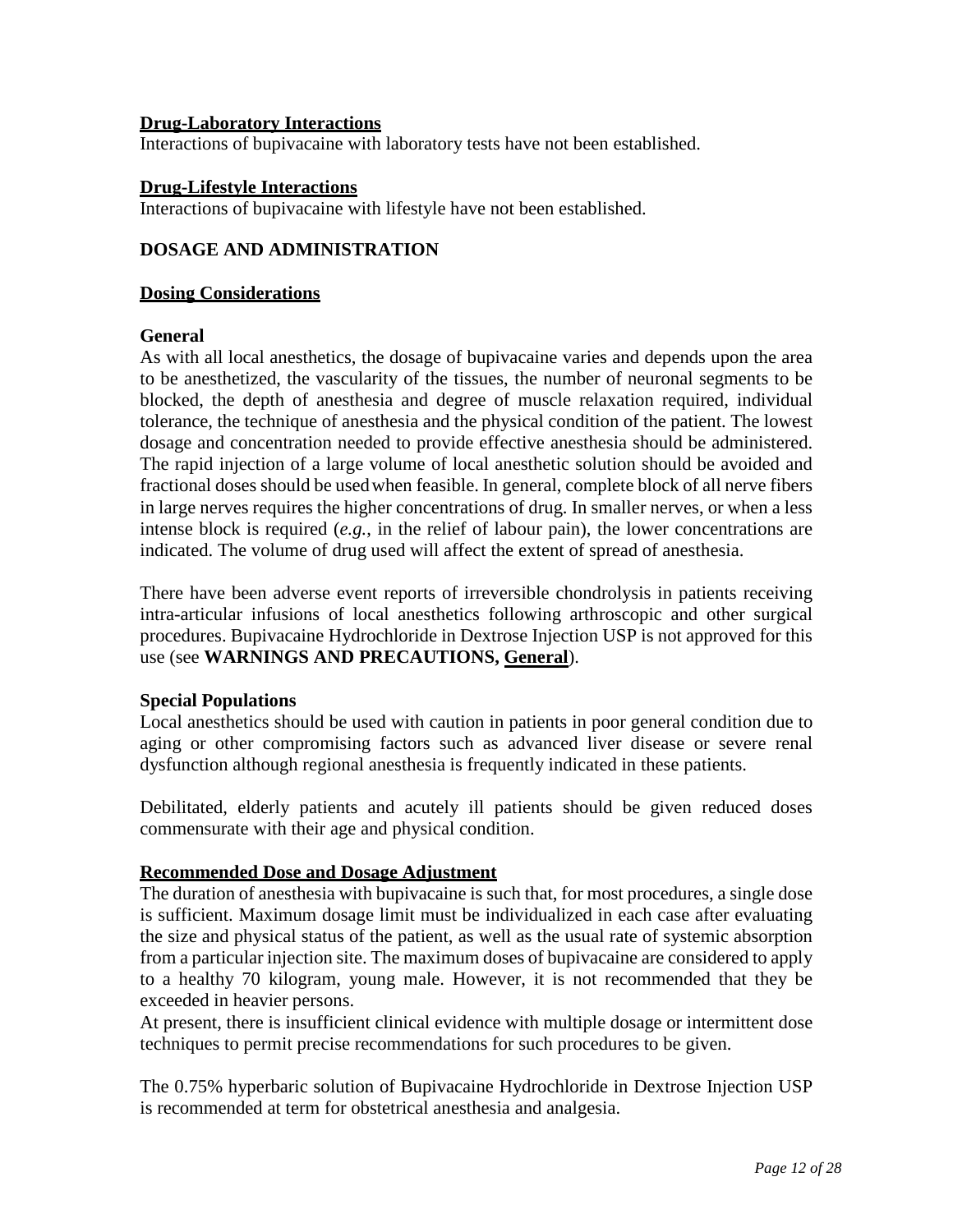To avoid intravascular injection, aspiration should be repeated prior to and during administration of the main dose, which should be injected slowly while closely observing the patient's vital functions and maintaining verbal contact.

## **Adults:**

Dosage and administration of Bupivacaine Hydrochloride in Dextrose Injection USP should be managed according to the patient condition and standard of anaesthetic care. **See Spinal Use**.

## **Children:**

Until further experience is gained, bupivacaine is not recommended for children younger than two years of age. The following restriction applies to the use of Bupivacaine Hydrochloride in Dextrose Injection USP for children over two years of age: Bupivacaine Hydrochloride in Dextrose Injection USP is not recommended for spinal use in patients younger than 18 years.

#### **Spinal Use**

Bupivacaine for spinal anesthesia is available as a 0.75% hyperbaric solution.

The smallest dose required to produce the desired result should be administered and the dosage should be reduced for elderly and debilitated patients and patients with cardiac and/or liver disease. The use of the hyperbaric solution should permit improved control of the extent of anesthesia since the solution will have a higher specific gravity than spinal fluid.

Bupivacaine hydrochloride in dextrose (0.75% hyperbaric solution) is not recommended in patients younger than 18 years of age.

| RECOMMENDED ADULT DOSAGE LIMITS FOR SPINAL ANESTHESIA |                                                               |           |                                              |
|-------------------------------------------------------|---------------------------------------------------------------|-----------|----------------------------------------------|
| <b>Extent of Anesthesia</b>                           | <b>Bupivacaine 0.75%</b><br><b>Hyperbaric Solution Dosage</b> |           | <b>Injection Site</b><br>(Lumbar Interspace) |
|                                                       | mL                                                            | mg        |                                              |
| Low Spinal and Saddle                                 |                                                               |           |                                              |
| block for perineal                                    | $0.8 - 1.06$                                                  | $6-8$     | 4th                                          |
| operations                                            |                                                               |           |                                              |
| Median Spinal for                                     |                                                               |           |                                              |
| operations                                            | $1.06 - 1.6$                                                  | $8-12$    | 3rd or 4th                                   |
| on lower abdomen                                      |                                                               |           |                                              |
| <b>High Spinal for</b>                                |                                                               |           |                                              |
| operations                                            | $1.6 - 2.0$                                                   | $12 - 15$ | 2nd, 3rd or 4th                              |
| on upper abdomen                                      |                                                               |           |                                              |

The extent and degree of spinal anesthesia depend on: the dose of anesthetic (see table), the specific gravity of the anesthetic solution, the volume of solution administered, the force of injection, the level of puncture and the position of the patient during and immediately after injection.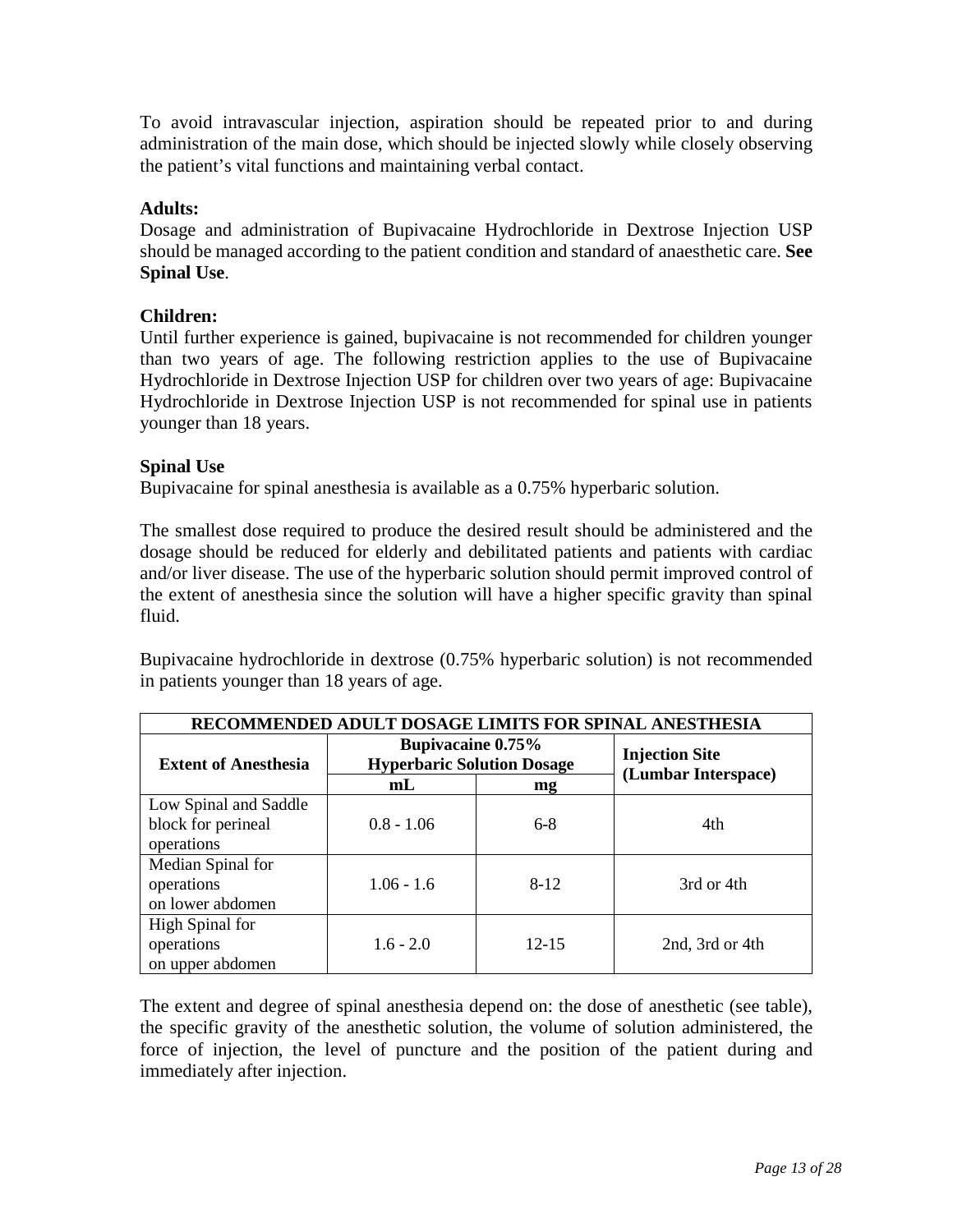The lateral recumbent position is the customary one for injection; however, when both perineal and abdominal anesthesia are required, the sitting position may be preferred. After preliminary antiseptic preparation of the back, the spinal interspace to be punctured is marked and anesthetized with 1 to 2 mL of 0.25% bupivacaine HCl solution.

Ephedrine (25 mg) may be administered if needed to maintain blood pressure.

After the spinal anesthetic has been administered, the specific gravity of the solution injected determines which position the patient should be placed in, at least for the first 15 to 20 minutes. Continuous sensory tests should be made by gentle strokes with a sharp instrument or by pinching the skin, comparing the sensitivity to that of the inside of the forearm.

Since hypalgesia always precedes anesthesia, it is necessary to determine the line of demarcation between hypalgesia and normal sensation, to avoid extension of anesthesia above the desired segment.

After injection of a 0.75% hyperbaric solution for spinal anesthesia, the patient is immediately placed on his back and the table tilted to a 10 to 20 degree Trendelenburg position in order to allow the solution to flow cephalad.

Under no circumstances should a patient be left in a head-down position longer than one minute from the start of injection without testing the height of anesthesia. The neck is sharply flexed by supporting the head on a double pillow. When hypalgesia is extended to the desired height, the table is promptly brought to the horizontal position and time (about 10 to 20 minutes) allowed for the anesthetic agent to become fixed.

# <span id="page-13-0"></span>**OVERDOSAGE**

Acute systemic toxicity from local anesthetics is generally related to high plasma levels encountered during therapeutic use of local anesthetics, or to unintended subarachnoid or intravascular injection, exceptionally rapid absorption from highly vascularized areas or overdosage and originates mainly in the central nervous and the cardiovascular systems (see **ADVERSE REACTIONS** and **WARNINGS AND PRECAUTIONS**). Central nervous system reactions are similar for all amide local anesthetics, while cardiac reactions are more dependent on the drug, both quantitatively and qualitatively.

#### **Symptoms**

Accidental intravascular injections of local anesthetics may cause immediate (within seconds to a few minutes) systemic toxic reactions. In the event of overdose, systemic toxicity appears later (15-60 minutes after injection) due to the slower increase in local anesthetic blood concentration.

Central nervous system toxicity is a graded response with symptoms and signs of escalating severity. The first symptoms are usually circumoral paresthesia, numbness of the tongue, lightheadedness, hyperacousis, tinnitus and visual disturbances. Dysarthria, muscular twitching or tremors are more serious and precede the onset of generalized convulsions.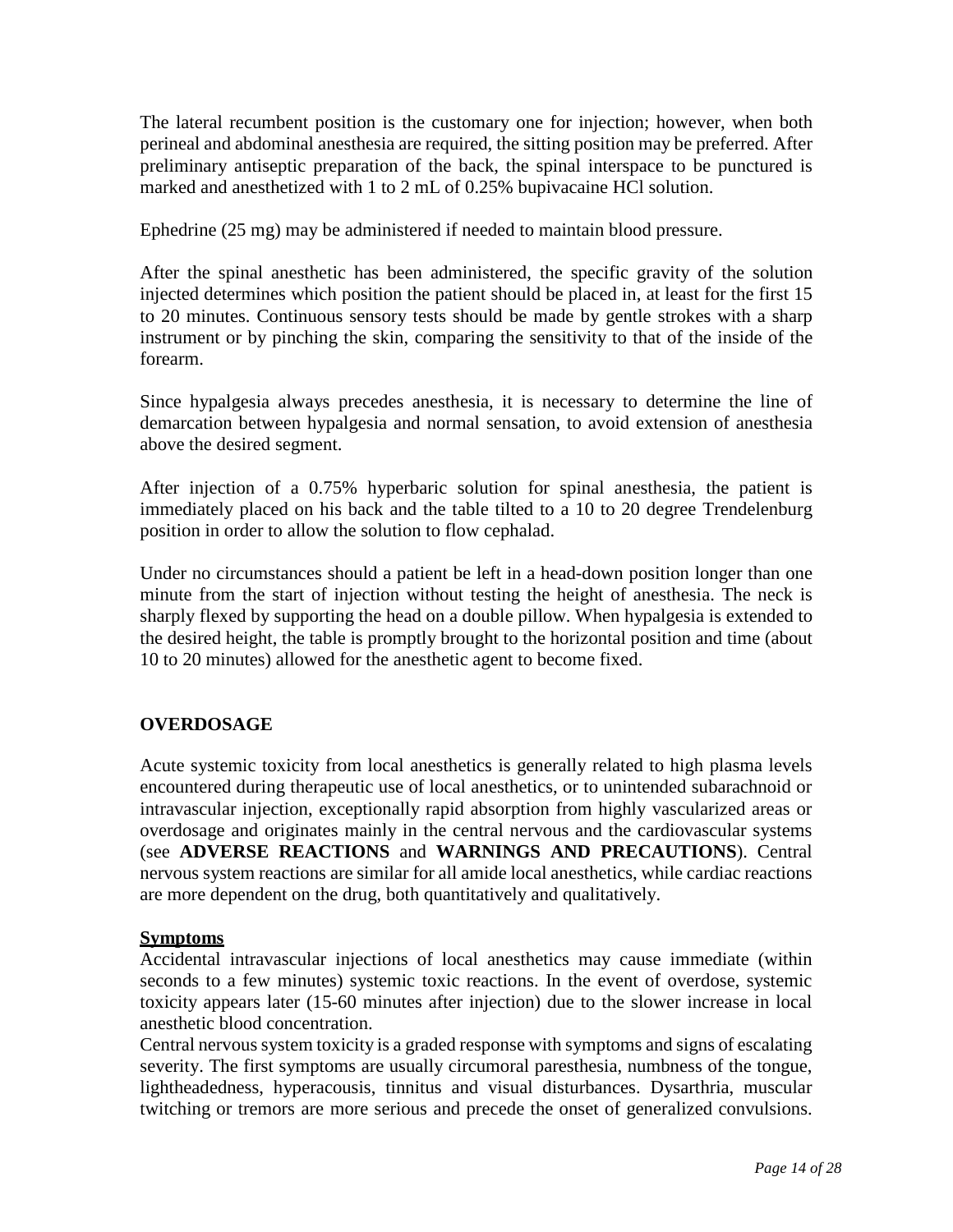These signs must not be mistaken for a neurotic behaviour. Unconsciousness and grand mal convulsions may follow which may last from a few seconds to several minutes. Hypoxia and hypercarbia occur rapidly following convulsions due to the increased muscular activity, together with the interference with normal respiration and loss of the airway. In severe cases apnoea may occur. Acidosis, hyperkalaemia, hypocalcaemia and hypoxia increase and extend the toxic effects of local anesthetics.

Recovery is due to redistribution and subsequent metabolism and excretion of the local anesthetic drug. Recovery may be rapid unless large amounts of the drug have been administered.

*Cardiovascular system* toxicity may be seen in severe cases and is generally preceded by signs of toxicity in the central nervous system. In patients under heavy sedation or receiving a general anesthetic, prodromal CNS symptoms may be absent. Hypotension, bradycardia, arrhythmia and even cardiac arrest may occur as a result of high systemic concentrations of local anesthetics, but in rare cases cardiac arrest has occurred without prodromal CNS effects.

Cardiovascular toxic reactions are usually related to depression of the conduction system of the heart and myocardium, leading to decreased cardiac output, hypotension, heart block, bradycardia and sometimes ventricular arrhythmias, including ventricular tachycardia, ventricular fibrillation and cardiac arrest.

In children, early signs of local anesthetic toxicity may be difficult to detect in cases where the block is given during general anesthesia.

#### **Treatment**

The first consideration is prevention, best accomplished by careful and constant monitoring of cardiovascular and respiratory vital signs and the patient's state of consciousness after each local anesthetic injection. At the first sign of change, oxygen should be administered. If signs of acute systemic toxicity appear, injection of the local anesthetic should be immediately stopped.

THE FIRST STEP IN THE MANAGEMENT OF SYSTEMIC TOXIC REACTIONS, AS WELL AS UNDERVENTILATION OR APNEA, CONSISTS OF THE IMMEDIATE ESTABLISHMENT AND MAINTENANCE OF A PATENT AIRWAY AND ASSISTED OR CONTROLLED VENTILATION WITH 100% OXYGEN AND A DELIVERY SYSTEM CAPABLE OF PERMITTING IMMEDIATE POSITIVE AIRWAY PRESSURE BY MASK OR ENDOTRACHEAL INTUBATION. This may prevent convulsions if they have not already occurred.

Supportive treatment of the cardiovascular system includes intravenous fluids and, when appropriate, vasopressors (such as epinephrine or ephedrine which enhance myocardial contractility).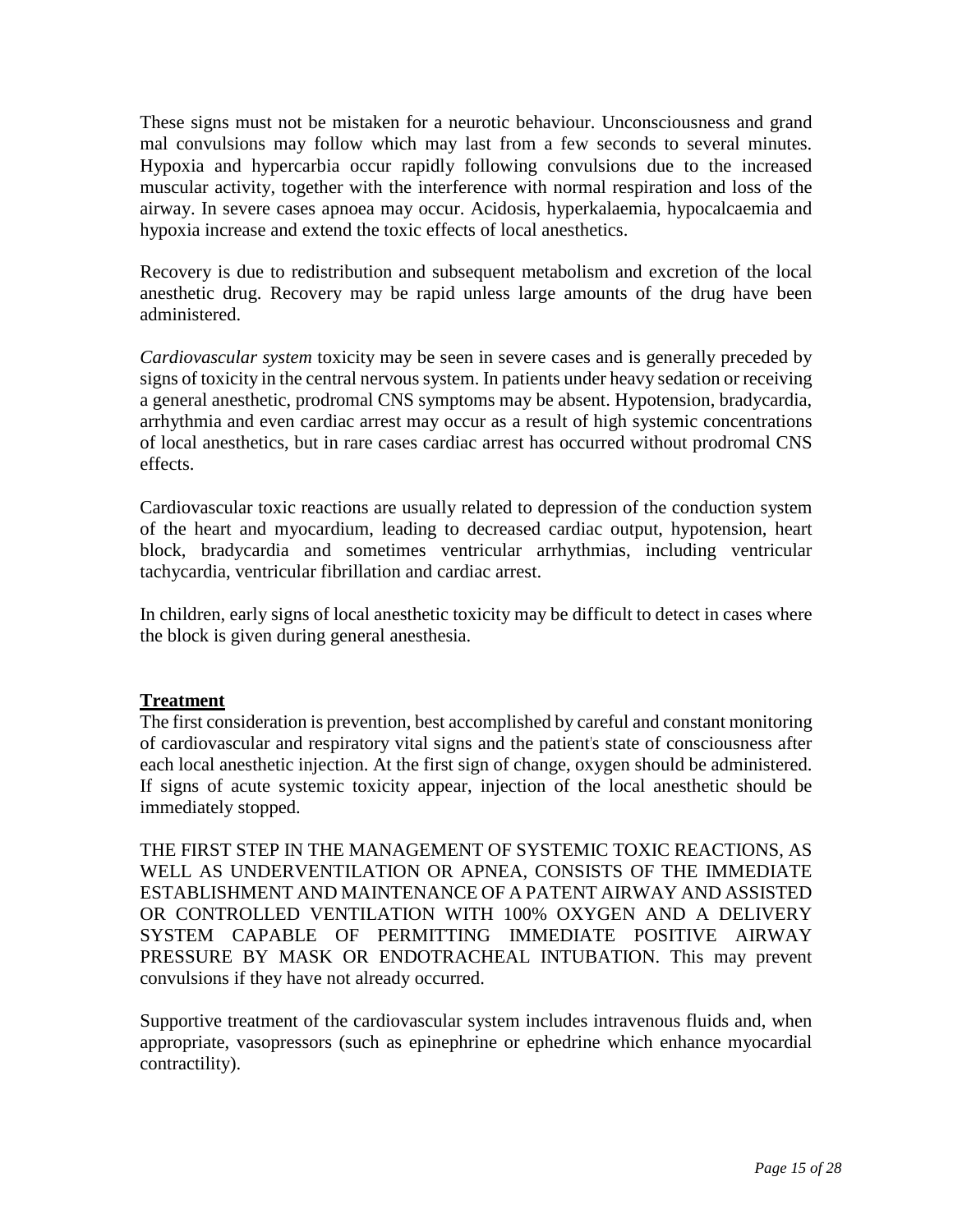If necessary, use drugs to control convulsions. A bolus i.v. injection of a muscle relaxant (e.g., succinylcholine 1 mg/kg *bw*) will paralyze the patient without depressing the central nervous or cardiovascular systems and facilitate endotracheal intubation, controlled ventilation, and secure optimal oxygenation. An anticonvulsant should be given i.v. if the convulsions do not stop spontaneously in 15-20 seconds. A bolus i.v. dose of diazepam (0.1 mg/kg) or thiopental (1-3 mg/kg) will permit ventilation and counteract central nervous system stimulation, but these drugs also depress central nervous system, respiratory, and cardiac function, add to possible depression, and may result in apnea. Thiopental will control convulsions rapidly, while the action of diazepam will be slower. Prolonged convulsions may jeopardize the patient's ventilation and oxygenation. Intravenous barbiturates, anticonvulsant agents, or muscle relaxants should only be administered by those familiar with their use. For specific techniques and procedures, refer to standard textbooks.

Recent clinical data from patients experiencing local anesthetic-induced convulsions demonstrated rapid development of hypoxia, hypercarbia and acidosis with bupivacaine within a minute of the onset of convulsions. These observations suggest that oxygen consumption and carbon dioxide production are greatly increased during local anesthetic convulsions and emphasize the importance of immediate and effective ventilation with oxygen which may avoid cardiac arrest.

If cardiovascular depression is evident (hypotension, bradycardia), ephedrine 5-10 mg i.v. should be given and may be repeated, if necessary, after 2-3 minutes. Children should be given ephedrine doses commensurate with their age and weight.

Should circulatory arrest occur, immediate cardiopulmonary resuscitation should be instituted. Optimal oxygenation and ventilation and circulatory support as well as treatment of acidosis are of vital importance, since hypoxia and acidosis will increase the systemic toxicity of local anesthetics. A successful resuscitation may require prolonged efforts.

The supine position is dangerous in pregnant women at term because of aortocaval compression by the gravid uterus. Therefore, during treatment of systemic toxicity, maternal hypotension or foetal bradycardia following regional block, the parturient should be maintained in the left lateral decubitus position if possible, or manual displacement of the uterus off the great vessels should be accomplished. Resuscitation of obstetrical patients may take longer than resuscitation of nonpregnant patients and closed-chest cardiac compression may be ineffective. Rapid delivery of the foetus may improve the response to resuscitative efforts.

### **If cardiac arrest should occur, a successful outcome may require prolonged resuscitative efforts.**

<span id="page-15-0"></span>For management of a suspected drug overdose, contact your regional Poison Control Centre for the most recent information.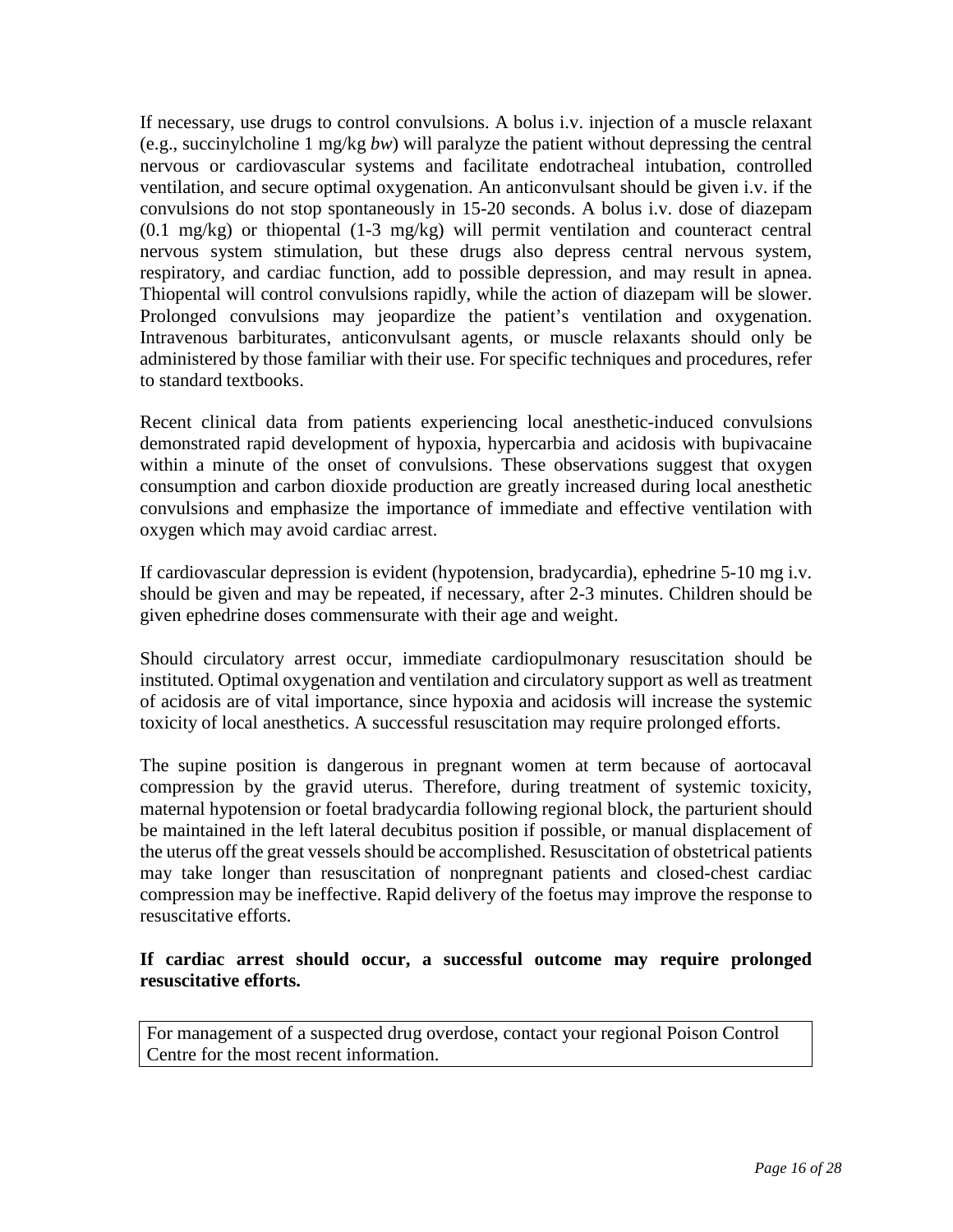# **ACTION AND CLINICAL PHARMACOLOGY**

Bupivacaine is a long-acting, amide-type local anesthetic with both anesthetic and analgesic effects. At high doses it produces surgical anesthesia, while at lower doses it produces sensory block (analgesia) with less pronounced motor block.

## **Mechanism of Action**

Bupivacaine stabilizes the neuronal membrane and prevents both the generation and the conduction of nerve impulses, thereby exerting a local anesthetic action. As with other local anesthetics, bupivacaine causes a reversible blockade of impulse propagation along nerve fibers by preventing the inward movement of sodium ions through the cell membrane of the nerve fibers. The sodium channel of the nerve membrane is considered a receptor for local anesthetic molecules.

## **Onset and Duration of Action**

The onset of action is rapid, and anesthesia is long lasting. The duration of action of a local anesthetic is dependent on a number of factors including site of injection, route of administration, concentration and volume (see **DOSAGE AND ADMINISTRATION**). It has also been noted that there is a period of analgesia that persists after the return of sensation, during which time the need for strong analgesics is reduced.

## **Hemodynamics**

Bupivacaine, like other local anesthetics, may also have effects on other excitable membranes e.g. in the brain and myocardium. If excessive amounts of drug reach the systemic circulation rapidly, symptoms and signs of toxicity will appear, emanating mainly from the central nervous and cardiovascular systems.

Central nervous system toxicity (see **OVERDOSAGE**) usually precedes the cardiovascular effects as central nervous system toxicity occurs at lower plasma concentrations. Direct effects of local anesthetics on the heart include slow conduction, negative inotropism and eventually cardiac arrest.

Indirect cardiovascular effects (hypotension, bradycardia) may occur after epidural administration depending on the extent of the concomitant sympathetic block.

#### **Pharmacokinetics**

**Absorption:** The plasma concentration of local anesthetics is dependent upon the dose, the route of administration, the patient's hemodynamic/circulatory condition, and the vascularity of the injection site.

Following injection of bupivacaine for caudal, epidural, or peripheral nerve block in man, peak levels of bupivacaine in the blood are reached in 30 to 45 minutes, followed by a gradual decline to insignificant levels during the next three to six hours. Intercostal blocks give the highest peak plasma concentration due to a rapid absorption (maximum plasma concentrations in the order of 1-4 mg/L after a 400 mg dose), while subcutaneous abdominal injections give the lowest plasma concentration. Epidural and major plexus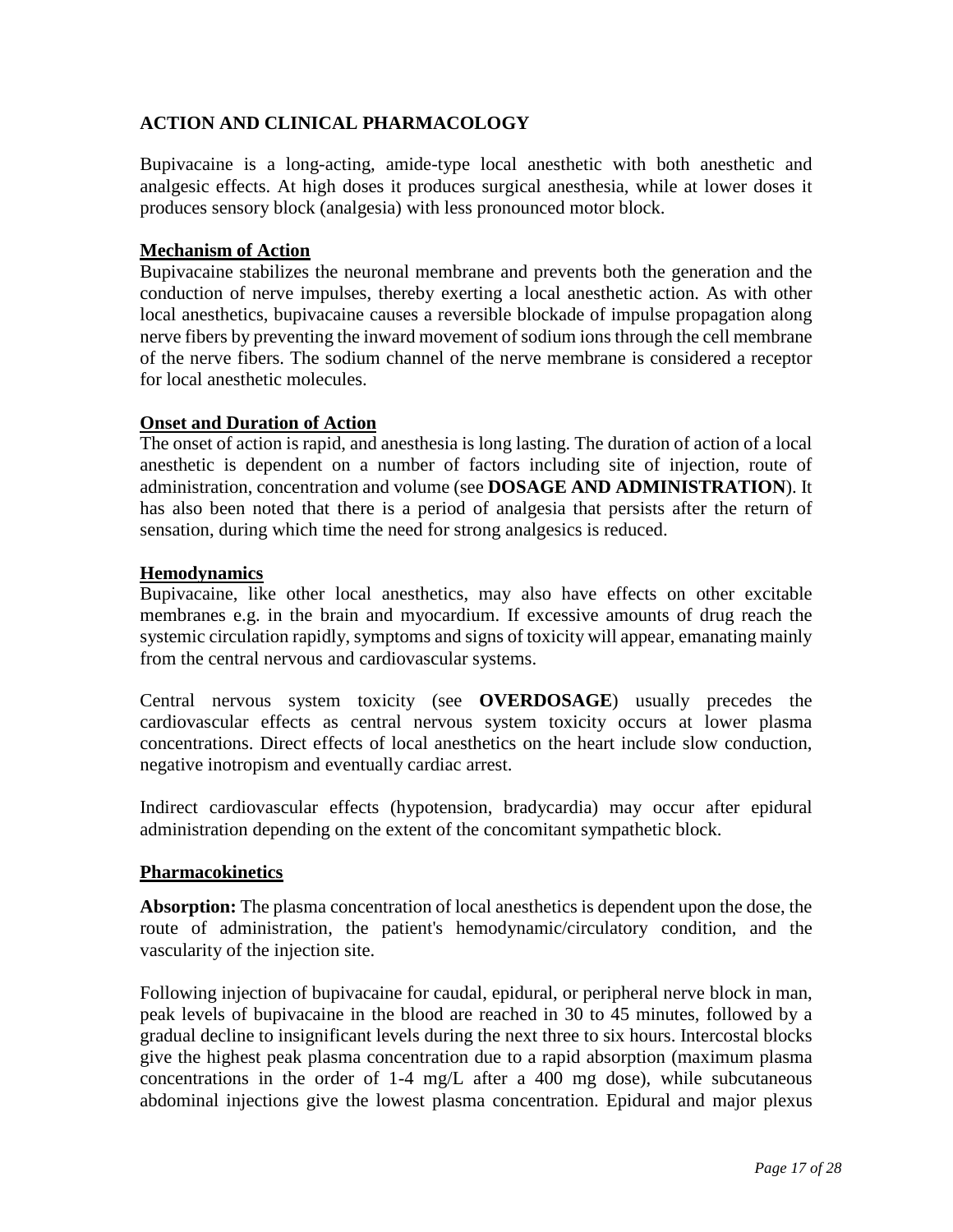blocks are intermediate. In children, rapid absorption and high plasma concentrations (in the order of 1-1.5 mg/L after a dose of 3 mg/kg) are seen with caudal block.

Bupivacaine shows complete, biphasic absorption from the epidural space with plasma half-lives in the order of seven minutes after initial administration, slowing to six hours over time. The slow absorption is rate-limiting in the elimination of bupivacaine, which explains why the apparent elimination half-life after epidural administration is longer than after intravenous administration.

**Distribution:** Local anesthetics are bound to plasma proteins in varying degrees. The highly lipophilic agents, such as bupivacaine, are far more highly protein-bound than the more hydrophilic compounds. Bupivacaine is approximately 95% protein-bound in normal adults. Generally, the lower the plasma concentration of drug, the higher the percentage of drug bound to plasma proteins. If plasma protein concentrations are decreased, more of the free drug will be available to exert activity. Bupivacaine is mainly bound to alpha-1-acid glycoprotein.

Bupivacaine readily crosses the placenta and equilibrium in regard to the unbound concentration is rapidly reached. The rate and degree of diffusion is governed by (1) the degree of plasma protein binding, (2) the degree of ionization and (3) the degree of lipid solubility. The degree of plasma protein binding in the foetus is less than in the mother, which results in lower total plasma concentrations in the foetus than in the mother. The free concentration, however, is the same in both mother and foetus.

Fetal/maternal ratios of local anesthetics appear to be inversely related to the degree of plasma protein binding because only the free, unbound drug is available for placental transfer. Bupivacaine with a high protein binding capacity (95%) has a low fetal/maternal ratio (0.2 to 0.4).

Bupivacaine has a total plasma clearance of 0.58 L/min a volume of distribution at steady state of 73 L.

An increase in total plasma concentration has been observed during continuous epidural infusion for postoperative pain relief. This is related to a postoperative increase in alpha-1-acid glycoprotein. The unbound, i.e. pharmacologically active, concentration is similar before and after surgery.

**Metabolism:** Because of its amide structure, bupivacaine is extensively metabolized in the liver predominantly by aromatic hydroxylation to 4-hydroxy-bupivacaine and Ndealkylation to 2,6- pipecoloxylidine (PPX), both mediated by cytochrome P450 3A4. The major metabolite of bupivacaine is pipecoloxylidine, a dealkylated derivative. Patients with hepatic disease may be more susceptible to the potential toxicities of the amide-type local anesthetics.

**Excretion:** The plasma elimination half-life of bupivacaine in adults is 2.7 hours (range 1.2 to 4.6 hours). In infants, the half-life ranges from 6 to 22 hours, thus it is significantly longer than in adults. Half-life is also prolonged in the elderly. Bupivacaine has an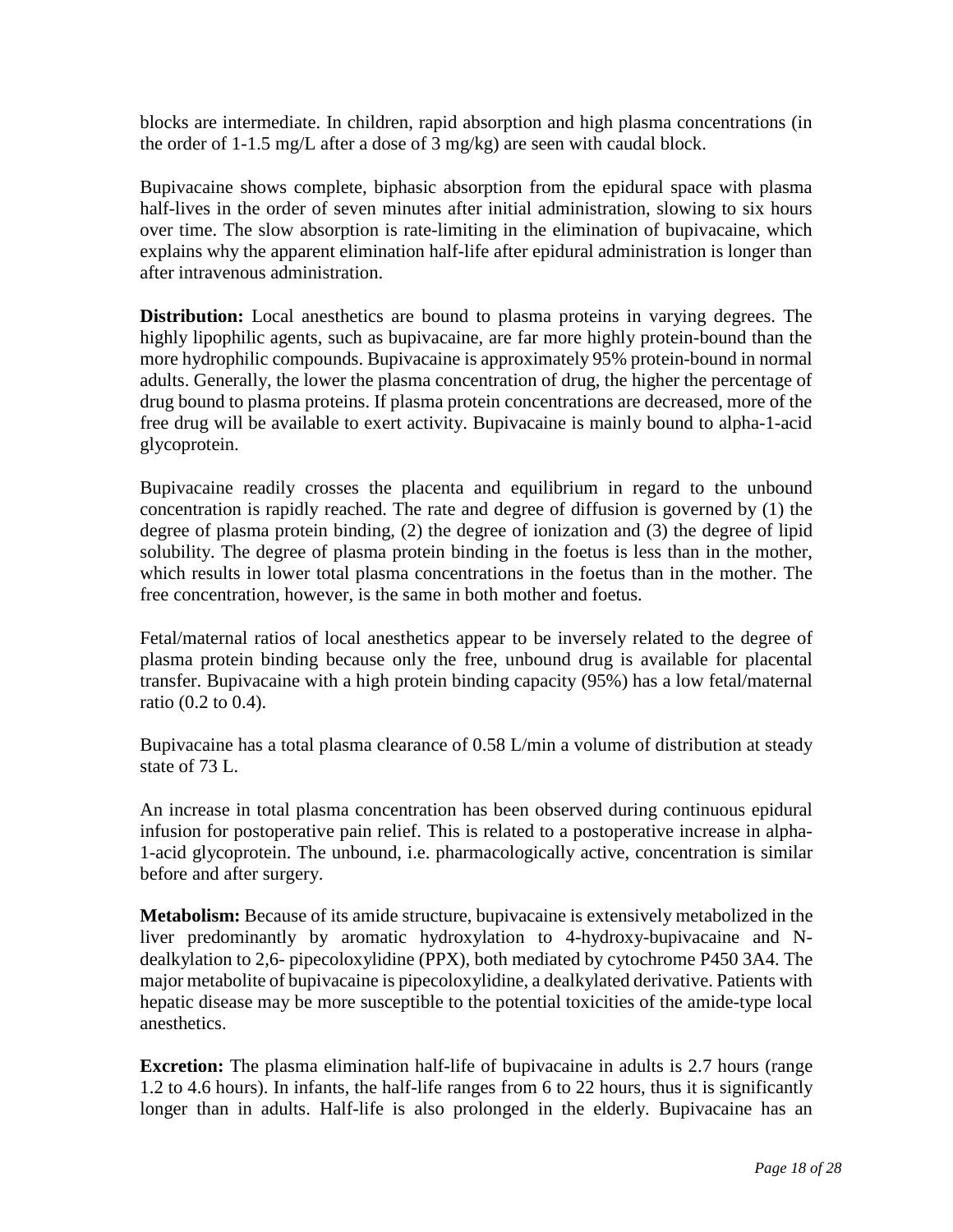intermediate hepatic extraction ratio of 0.38 after i.v. administration. In children between 1 to 7 years the pharmacokinetics are similar to those in adults.

The kidney is the main excretory organ for most local anesthetics and their metabolites. Urinary excretion is affected by renal perfusion and factors affecting urinary pH.

Clearance of bupivacaine is almost entirely due to liver metabolism and more sensitive to changes in intrinsic hepatic enzyme function than to liver perfusion.

## <span id="page-18-0"></span>**STORAGE AND STABILITY**

Store Bupivacaine Hydrochloride in Dextrose Injection USP at 15°C-25°C. Do not freeze. Do not use product if solution shows haziness, particulate matter, discolouration, or leakage.

#### <span id="page-18-1"></span>**DOSAGE FORMS, COMPOSITION AND PACKAGING**

#### **Dosage Forms**

The solubility of bupivacaine is limited at  $pH > 6.5$ . This must be taken into consideration when alkaline solutions, i.e., carbonates, are added since precipitation might occur.

## **Composition and Packaging**

Hyperbaric Solution for spinal use only.

#### **Bupivacaine Hydrochloride in Dextrose Injection USP 7.5 mg/ml**

Single-dose vials of 2 mL in boxes of 10.

<span id="page-18-2"></span>**Each mL contains:** 7.5 mg bupivacaine hydrochloride and 82.5 mg dextrose in Water for Injection. The pH is adjusted between 4.0 and 6.5 with NaOH or HCl.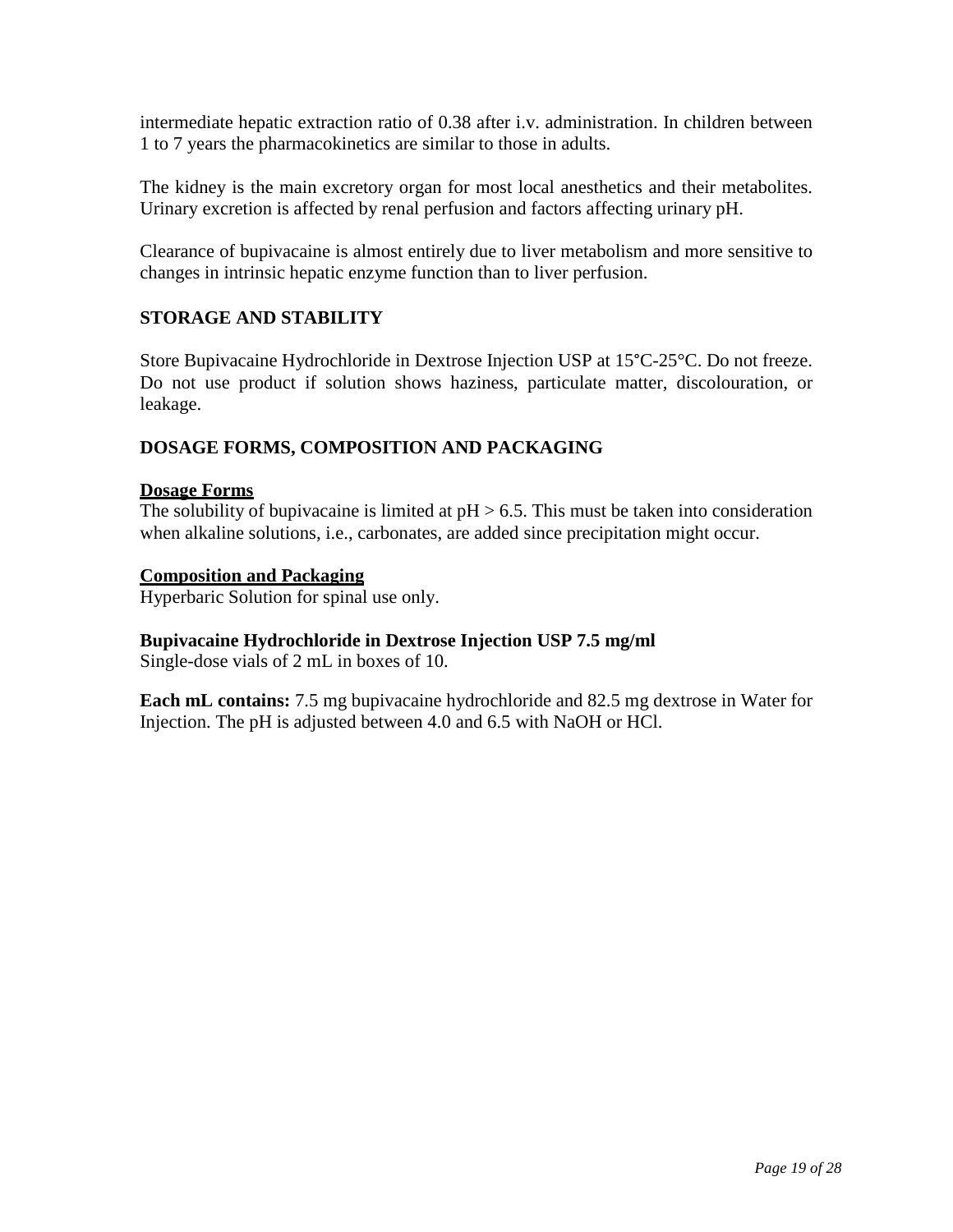# **PART II: SCIENTIFIC INFORMATION**

## <span id="page-19-0"></span>**PHARMACEUTICAL INFORMATION**

| <b>Bupivacaine Hydrochloride</b> |                                                                                                      |        |
|----------------------------------|------------------------------------------------------------------------------------------------------|--------|
| Proper name:                     | Bupivacaine Hydrochloride                                                                            |        |
| Chemical name:                   | 2-Piperidinecarboxamide, 1-butyl-N-(2,6-dimethylphenyl)-,<br>monohydrochloride, monohydrate, $(\pm)$ |        |
|                                  | Molecular formula and molecular mass: $C_{18}H_{29}C1N_20$                                           | 324.89 |
| Structural formula:              |                                                                                                      |        |
|                                  | $CH_3CH_2CH_2CH_2$<br>$H_2O$<br>$COMH -$<br>HCI.                                                     |        |

Physicochemical properties: It is a white, crystalline powder that is freely soluble in 95 percent ethanol, soluble in water, and slightly soluble in chloroform or acetone.

#### <span id="page-19-1"></span>**DETAILED PHARMACOLOGY**

Local anesthetics block the generation and the conduction of nerve impulses, presumably by increasing the threshold for electrical excitation in the nerve, by slowing the propagation of the nerve impulse, and by reducing the rate of rise of the action potential. In general, the progression of anesthesia is related to the diameter, myelination, and conduction velocity of affected nerve fibers. Clinically, the order of loss of nerve function is as follows: (1) pain, (2) temperature, (3) touch, (4) proprioception, and (5) skeletal muscle tone.

After injection of bupivacaine for caudal, epidural or peripheral nerve block in man, peak blood levels were reached in 30 to 45 minutes, followed by a decline to insignificant levels in the next 3 to 6 hours.

In metabolic studies in the rat, subcutaneous doses of  $C^{14}$  - labelled bupivacaine were rapidly absorbed. The gastrointestinal tract, liver, spleen and kidney showed relatively high concentrations. Radioactivity in adipose tissue was high immediately after drug administration but decreased rapidly and was not detected at 24 hours.

The principal route of biotransformation in the rat is by conjugation with glucuronic acid. Because of its amide structure, bupivacaine is not detoxified by plasma esterases.

As for other local anesthetics, bupivacaine is metabolized in the liver predominantly by aromatic hydroxylation to 4-hydroxy-bupivacaine and N-dealkylation to 2,6 pipecoloxylidine (PPX), both mediated by cytochrome P450 3A4. The metabolites have a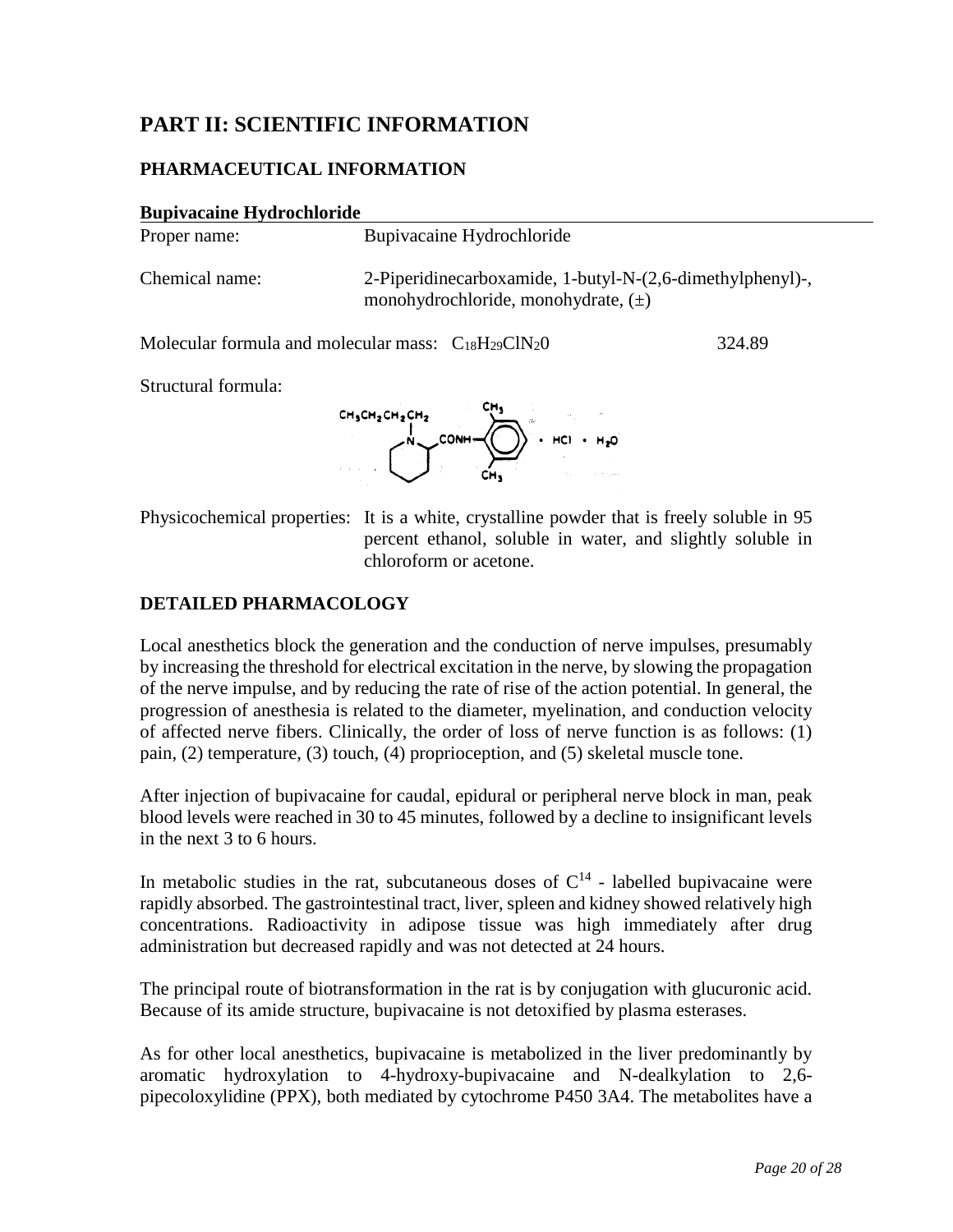pharmacological activity that is less than that of bupivacaine. Bupivacaine and the metabolites are excreted mainly via the kidneys.

# <span id="page-20-0"></span>**TOXICOLOGY**

|                                       | Route of<br><b>Administration</b> | <b>Species</b> | Acute $LD_{50}$ ±s.e. mg/kg at<br>24 hours |
|---------------------------------------|-----------------------------------|----------------|--------------------------------------------|
| Bupivacaine HCl 0.75%<br>(Hyperbaric) | I.V                               | Mouse          | $6.2 \pm 0.4$                              |

Acute  $LD_{50}$  determinations in the mouse and rat were as follows:

At high intravenous doses in mice and rats, symptoms of toxicity included CNS stimulation followed by convulsions. Central stimulation is followed by depression and death is usually due to respiratory depression.

Bupivacaine produced seizures in rhesus monkeys when serum levels reached the 4.5 to 5.5 mcg/mL range.

No significant pathologic changes were observed following sub-lethal doses of bupivacaine in the rat, rabbit, dog and monkey, except for dose-related inflammatory reactions in the muscle tissue at the injection sites. In irritation studies in the rabbit, healing of the intramuscular lesions was well advanced or complete within seven days after the injection.

Libelius and others reported denervation-like changes in the skeletal muscle of rats following repeated intramuscular injection into the same site. They commented, however, that the conditions under which these changes occurred are not likely to be encountered in the clinical use of the drug.

No immediate or delayed allergic responses were observed in the guinea pig after sensitivity testing. No evidence of drug-induced teratogenic effects was observed in rats and rabbits given subcutaneous injections of bupivacaine.

Decreased pup survival in rats and an embryocidal effect in rabbits have been observed when bupivacaine hydrochloride was administered to these species in doses comparable to nine and five times, respectively the maximal recommended daily human dose (400 mg).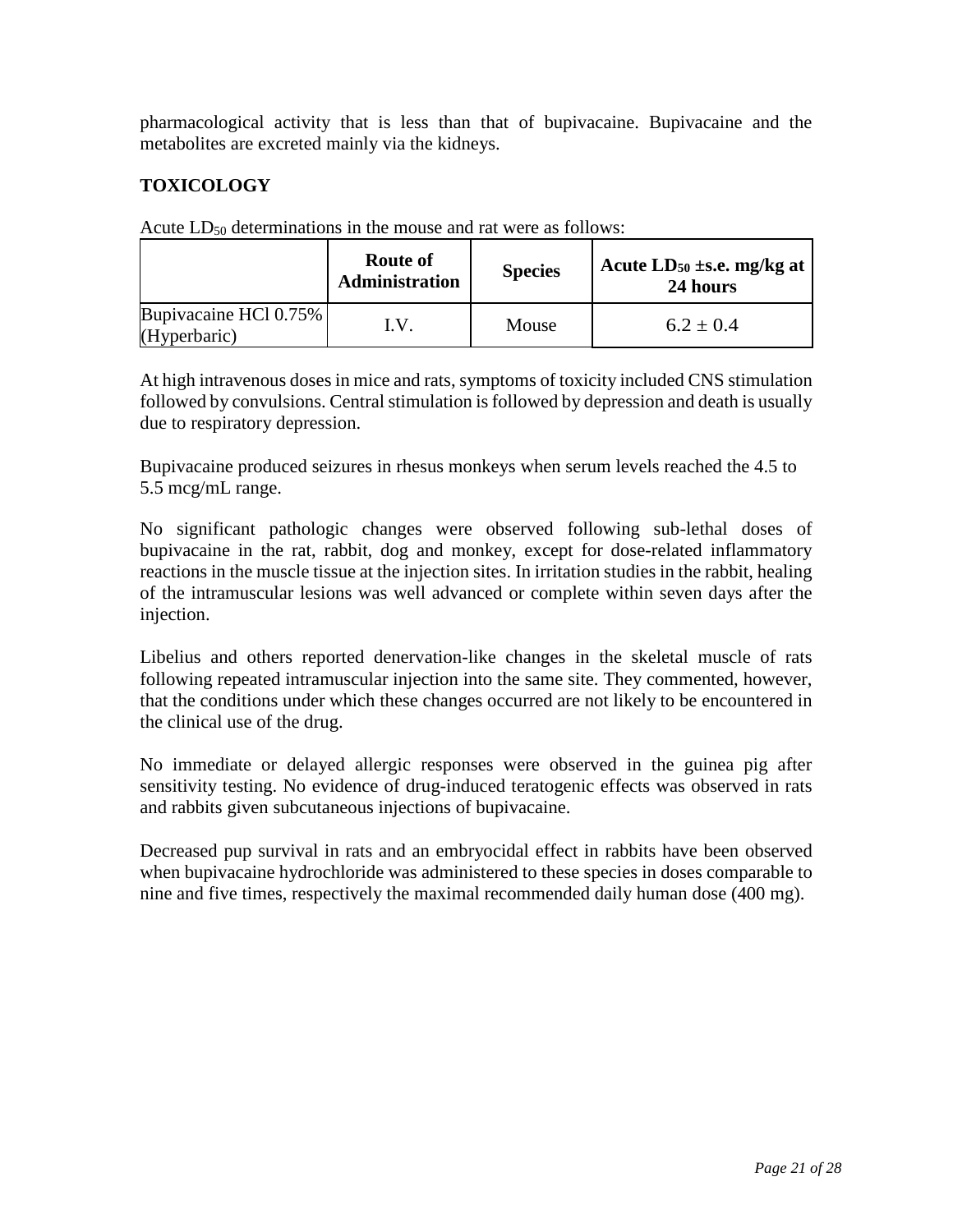#### <span id="page-21-0"></span>**REFERENCES**

- 1. Beazley JM, Taylor G, Reynolds, F. Placental transfer of bupivacaine after paracervical block. Obstet Gynecol 1972 Jan; 39(1):2-6.
- 2. Bailie D, Ellenbecker T. Severe chondrolysis after shoulder arthroscopy: A case series. J Should Elbow Surg 2009; 18(5):742-747.
- 3. Blaise GA, Roy WL. Spinal anesthesia for minor paediatric surgery. Can Anaesth Soc J 1986 Mar; 33(2):227-30.
- 4. Broadman LM, Hanallah RS, Norden JM. "Kiddie Caudals": Experience with 1154 consecutive cases without complications. Anesth Analg 1987; 66:848-54.
- 5. Bromage PR. An evaluation of bupivacaine in epidural analgesia for obstetrics. Can Anaesth Soc J. 1969 Jan; 16(1):46-56.
- 6. Bromage PR. A comparison of bupivacaine and tetracaine in epidural analgesia for surgery. Can Anaesth Soc J. 1969 Jan; 16(1):37-45.
- 7. Brown RA and Catton DV. Use of bupivacaine in labour. Can Anaesth Soc J 1971 Jan; 18(1): 23-32.
- 8. Carolan JA, Cerasoli JR, Houle TV. Bupivacaine in retrobulbar anesthesia. Ann Ophthalmol. 1974 Aug; 6(8):843.
- 9. Cartwright PD, McCarroll SM, Antzaka C. Maternal heart rate changes with a plain epidural test dose. Anesthesiology 1986 Aug; 65(2):226.
- 10. Dain SL, Rolbin SH, Hew EM. The epidural test dose in obstetrics: Is it necessary? Can J Anaesth 1987 Nov; 34(6):601-5.
- 11. Dalens B, Tanguy A, Haberer JP. Lumbar epidural anesthesia for operative and postoperative pain relief in infants and young children. Anaesth Analg 1986 Oct; 65(10):1069-73.
- 12. Desparmet J, Meistelman C, Barre J, Saint-Maurice C. Continuous epidural infusion of bupivacaine for postoperative pain relief in children. Anesthesiology 1987 Jul; 67(1):108- 10.
- 13. Downing JW. Bupivacaine A clinical assessment in lumbar extradural block. Brit J Anaesth 1969 May; 41(5):427-32.
- 14. Duthie AM, Wyman JB, Lewis GA. Bupivacaine in labour. Anaesthesia 1968 March; 23(1):20-26.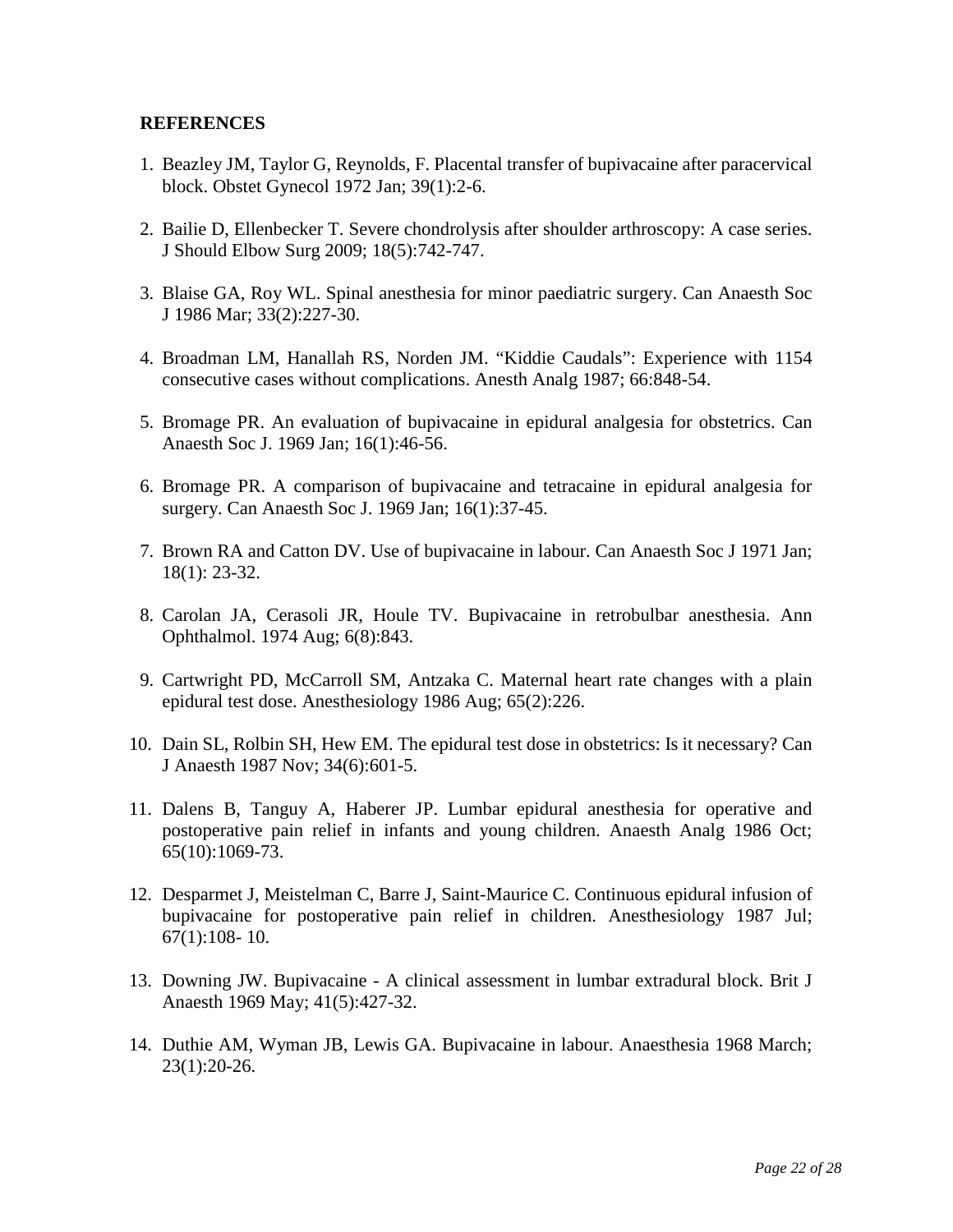- 15. Forgas-Babjak A, McChesney J, Morison DH. The efficacy of buipivacaine 0.75 per cent as an epidural test dose. Can Anaesth Soc J 1980 Sept; 27(5):500-501.
- 16. Gills JP, Rudisill JE. Bupivacaine in cataract surgery. Ophthalmic Surgery. 1974 Winter; 5(4):67-70.
- 17. Hannington-Kiff JG. Treatment of intractable pain by bupivacaine nerve block. Lancet 1971 Dec 25; 2(7739):1392-4.
- 18. Hyman MD, Shnider SM. Maternal and neonatal blood concentrations of bupivacaine associated with obstetrical conduction anaesthesia. Anesthesiology 1971 Jan; 34(1):81- 6.
- 19. Kennerdell JS, Rydze D, Robertson M. Comparison of retrobulbar marcaine and combined marcaine-carbocaine in ophthalmic surgery. Ann Ophthalmol 1976 Oct; 8(10):1236-40.
- 20. Libelius R, Sonesson B, Stamenović BA, Thesleff S. Denervation-like changes in skeletal muscle after treatment with a local anaesthetic. Marcaine J Anat 1970 Mar; 106(Pt 2):297-309.
- 21. Lund, PC, Cwik JC, Gannon RT. Extradural anesthesia: choice of local anaesthetic agents. Br J Anaesth 1975 Feb; 47 suppl: 313-21.
- 22. Mather LE, Long GJ, Thomas J. Binding of bupivacaine to maternal and foetal plasma proteins. J Pharm Pharmacol 1971 May; 23(5):359-65.
- 23. Mather LE, Long GJ, Thomas J. I.V. toxicity and clearance of bupivacaine in Man Clin Pharmacol Therap 1971 Nov-Dec;12(6):935-43.
- 24. McMorland GH, Biehl DR, Palahniuk RJ. Report of Canadian anaesthetists' society ad hoc committee on cardiotoxicity of bupivacaine. May 1984.
- 25. Moore DC, Bridenbaugh LD, Bridenbaugh PO, Thompson GE. Bupivacaine HCl: A summary of investigational use in 3274 cases. Anesth Analg 1971 Sep-Oct; 50(5):856- 72.
- 26. Moore DC, Bridenbaugh LD, Bridenbaugh PO, Tucker GT. Caudal and epidural blocks with bupivacaine for childbirth. Report of 657 parturients. Obstet Gynec 1971 May; 37(5):667-76.
- 27. Moore DC, Bridenbaugh LD, Bridenbaugh PO, Tucker GT. Bupivacaine for peripheral nerve block. A comparison with mepivacaine, lidocaine, and tetracaine. Anesthesiology 1970 May; 32(5):460-3.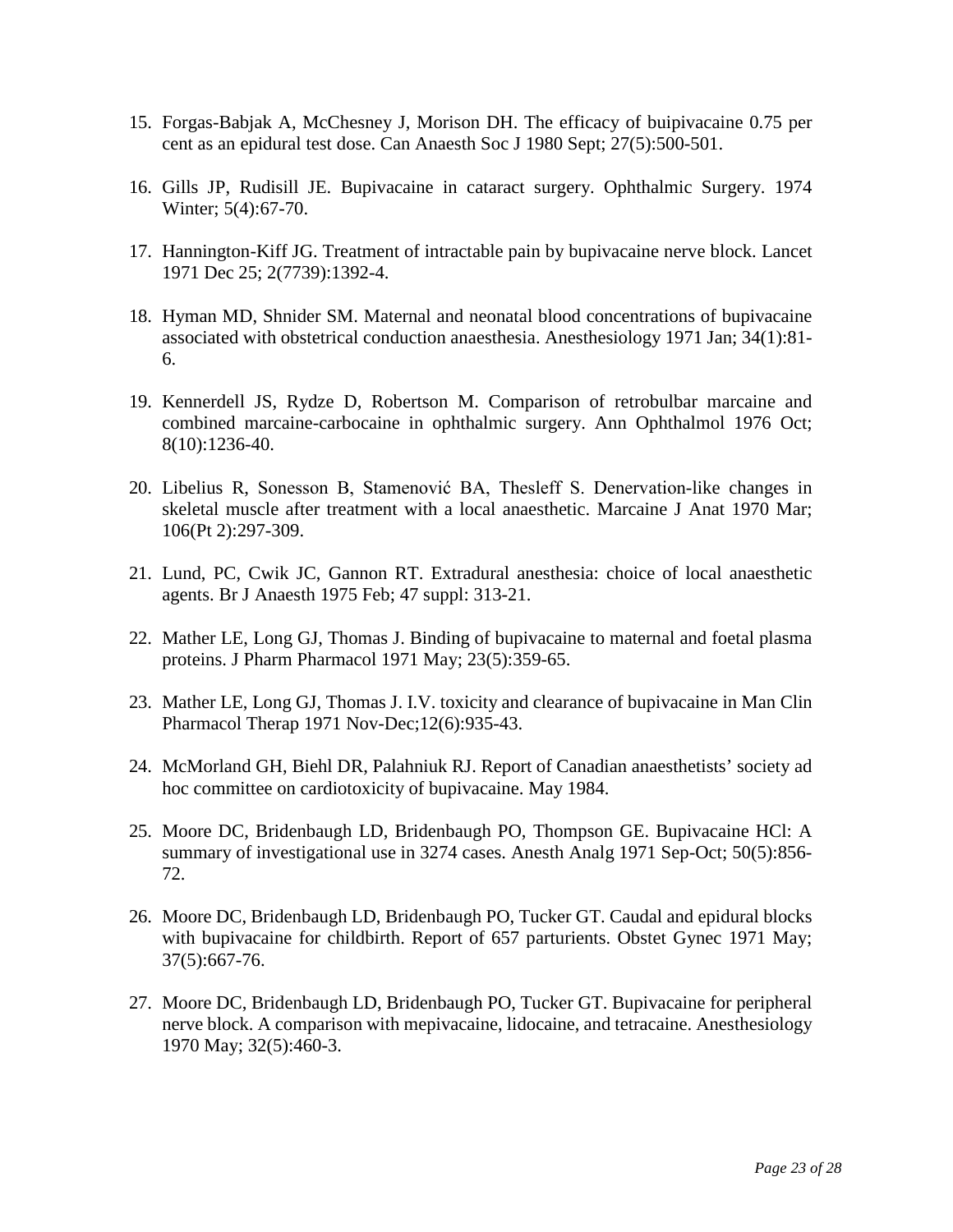- 28. Moore DC, Bridenbaugh LD, Thompson GE, Balfour RI, Horton WG. Bupivacaine: A review of 11,080 cases. Anesth Analg 1978 Jan-Feb; 57(1):42-53.
- 29. Moore DC, Mather LE, Bridenbaugh LD, Balfour RI, Lysons DF, Horton WG. Arterial and venous plasma levels of bupivacaine following peripheral nerve blocks. Anesth Analg 1976 Nov-Dec; 55(6):763-8.
- 30. Moore DC, Mather LE, Bridenbaugh LD, Thompson GE, Balfour RI, Lysons DF, et al. Bupivacaine (Marcaine\*): An evaluation of its tissue and systemic toxicity in humans. Acta Anesth Scand 1977; 21(2):109-21.
- 31. Moore DC, Bridenbaugh LD, Thompson GE, Balfour RI, Horton WG. Factors determining dosages of amide-type local anesthetic drugs. Anesth 1977 Sep; 47(3):263- 8.
- 32. Noble AD, Craft IL, Bootes JA, Edwards PA, Thomas DJ, Mills KL. Continuous epidural analgesia using bupivacaine, A study of the foetus and newborn child. J Obstet Gyn Br CommonW 1971 Jun; 78(6):559-63.
- 33. Reynolds F. Metabolism and excretion of bupivacaine in man: A comparison with mepivacaine. Br J Anaesth 1971 Jan; 43(1):33-7.
- 34. Solomon D, Navaie M, Stedje-Larsen E, Smith J, Provencher M. Glenohumeral Chondrolysis After Arthroscopy: A Systematic Review of Potential Contributors and Causal Pathways. J Arthr Rel Surg 2009; 25(11):1329-1342.
- 35. Shandling B, Steward DJ. Regional analgesia for postoperative pain in pediatric outpatient surgery. J Pediatr Surg. 1980 Aug; 15(4):477-80.
- 36. Simcock MJ. Bupivacaine for regional analgesia in labour. Med J Aust 1971; 1:889- 891.
- 37. Steel GC, Dawkins CJM. Extradural lumbar block with bupivacaine (Marcaine). Anaesthesia 1968; 23:14-19.
- 38. Thomas J, Long G, Moore G, Morgan D. Plasma protein binding and placental transfer of bupivacaine. Clin Pharmacol Ther 1976 Apr; 19(4):426-34.
- 39. Veering B, Burm AG, van Kleef JW, Hennis PJ, Spierdijk J. Epidural anesthesia with bupivacaine: Effects of age on neural blockade and pharmacokinetics. Anesth Analg 1987 Jul; 66(7):589-93.
- 40. Watt MJ, Ross DM, Atkinson RS. A double blind trial of bupivacaine and lignocaine, latency and duration in extradural blockade. Anaesthesia 1968 Jul; 23(3):331-7; 23:331.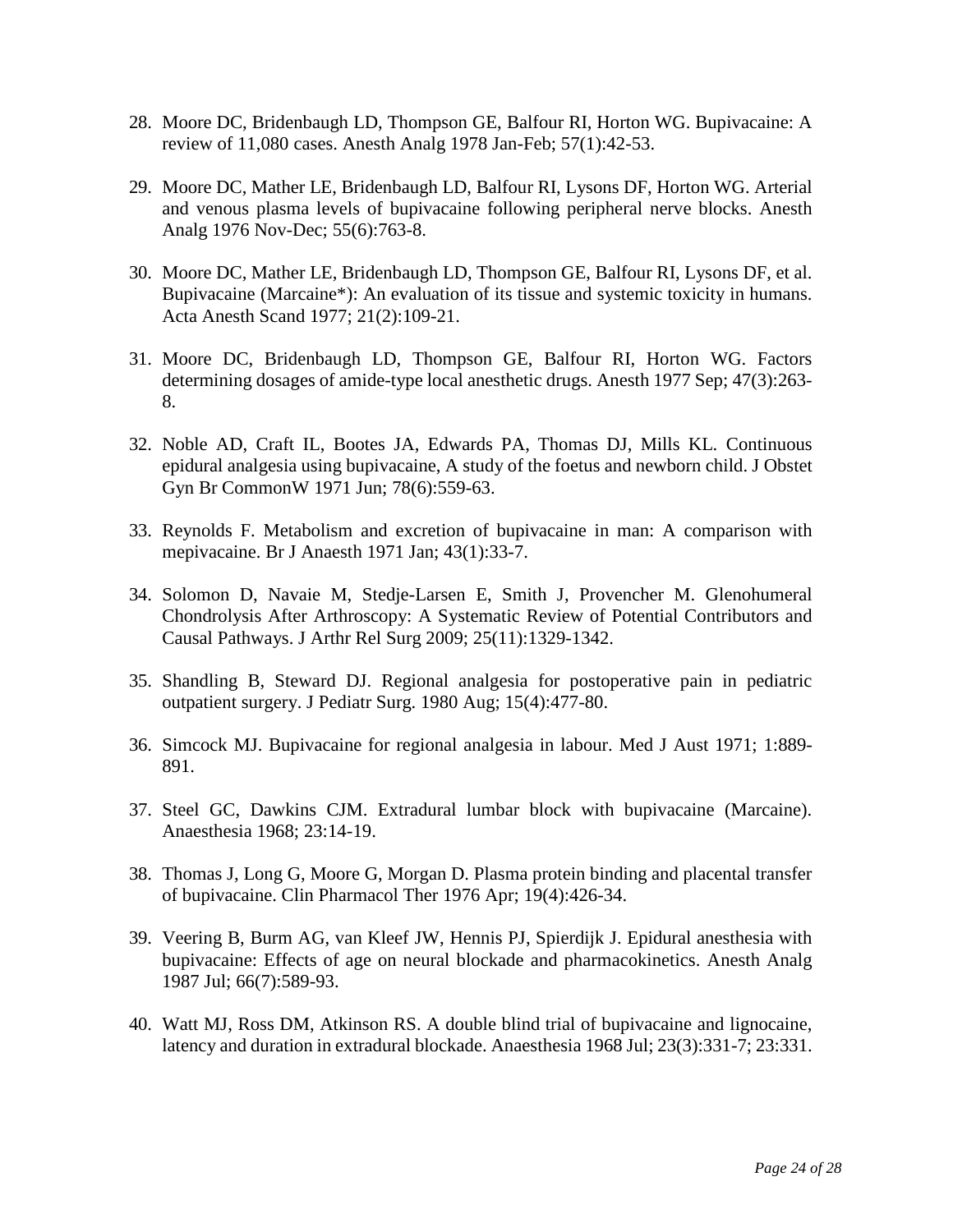- 41. Widman B. Plasma concentration of local anaesthetic agents in regard to absorption, distribution and elimination, with special reference to bupivacaine. Br J Anaesth 1975 Feb; 47 suppl: 231-6.
- 42. McNickle A, L'Heureux D, Provencher M, Romeo A, Cole B. Postsurgical Glenohumeral Arthritis in Young Adults. Am J Sports Med 2009; 37(9):1784-1791.
- 43. Marcaine™ Product Monograph (Pfizer Canada Inc.). Control no. 208287. Date of Revision: September 6, 2017.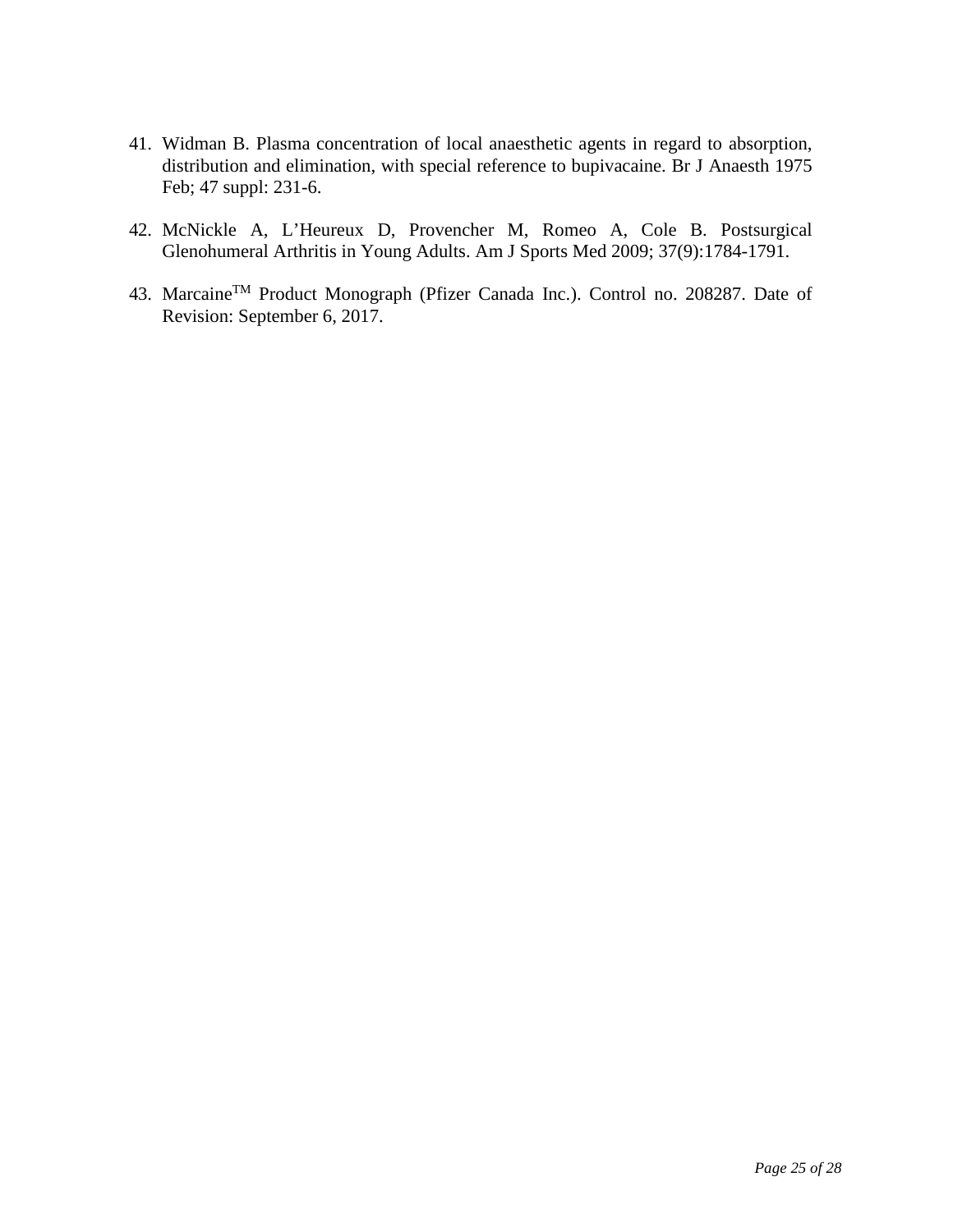#### <span id="page-25-0"></span>**PART III: CONSUMER INFORMATION**

#### **Bupivacaine Hydrochloride in Dextrose Injection USP**

**This leaflet is part III of a three-part "Product Monograph" published when Bupivacaine Hydrochloride in Dextrose Injection USP was approved for sale in Canada and is designed specifically for Consumers. This leaflet is a summary and will not tell you everything about Bupivacaine Hydrochloride in Dextrose Injection USP. Contact your doctor or pharmacist if you have any questions about the drug.** 

#### **ABOUT THIS MEDICATION**

#### **What the medication is used for:**

Bupivacaine Hydrochloride in Dextrose Injection USP is used to anesthetize part of the lower body for pain relief or in surgical operations.

#### **What it does:**

Bupivacaine Hydrochloride in Dextrose Injection USP acts by temporarily preventing the nerves in the injected area from transmitting sensations of pain, heat or cold. However, you may still experience sensations such as pressure and touch. In this way the nerve(s) is anesthetized/ numbed in the part of the body, which will be subjected to surgery. In many cases this means that the nerves to the muscles in the area will also be blocked, causing temporary weakness or paralysis.

#### **When it should not be used:**

Bupivacaine Hydrochloride in Dextrose Injection USP should not be used in patients who are allergic to:

- bupivacaine hydrochloride
- any other "-caine" type anesthetics
- any of the non-medicinal ingredients in the product (see **What the non-medicinal ingredients are** below)

Bupivacaine Hydrochloride in Dextrose Injection USP should not be used:

- In severe shock and in heart block.
- When there is inflammation and/or sepsis near the site of the proposed injection.

#### **What the medicinal ingredients are:**

Bupivacaine hydrochloride.

#### **What the non-medicinal ingredients are:**

Bupivacaine Hydrochloride in Dextrose Injection USP contains dextrose, sodium hydroxide and/or hydrochloride acid and water for injection.

#### **What dosage forms it comes in:**

Bupivacaine Hydrochloride in Dextrose Injection USP is available as (7.5 mg/mL) in single-dose glass vials of 2 mL.

#### **WARNINGS AND PRECAUTIONS**

You should talk to your doctor prior to surgery:

- about health problems you have now or have had in the past;
- about other medicines you take, including ones you can buy without prescription;
- if you are taking other medicines such as drugs used to treat irregular heart activity (anti-arrhythmics);
- if you have ever had a bad, unusual allergic reaction to bupivacaine or any other medicines ending with " caine";
- if you think you may be allergic or sensitive to any ingredients in Bupivacaine Hydrochloride in Dextrose Injection USP (see above);
- if you have heart, liver or kidney disease;
- if you are pregnant, plan to become pregnant or are breastfeeding;
- if you are planning to drive or operate any tools or machinery on the day of surgery, because Bupivacaine Hydrochloride in Dextrose Injection USP may temporarily interfere with your reactions and muscular coordination.

#### **INTERACTIONS WITH THIS MEDICATION**

Many drugs interact with Bupivacaine Hydrochloride in Dextrose Injection USP. Tell your doctor about all prescription, over-the-counter and natural health products that you are using (See WARNINGS AND PRECAUTIONS above).

Usage of such medicines at the same time as Bupivacaine Hydrochloride in Dextrose Injection USP may increase the risk of serious side effects.

#### **PROPER USE OF THIS MEDICATION**

#### **Usual dose:**

Bupivacaine Hydrochloride in Dextrose Injection USP should be administered by a doctor. The dose given is decided by the doctor based on the clinical need and your physical condition.

#### **Overdose:**

Serious adverse effects resulting from an overdose are extremely rare and need special treatment. The doctor is trained and equipped to handle such situations.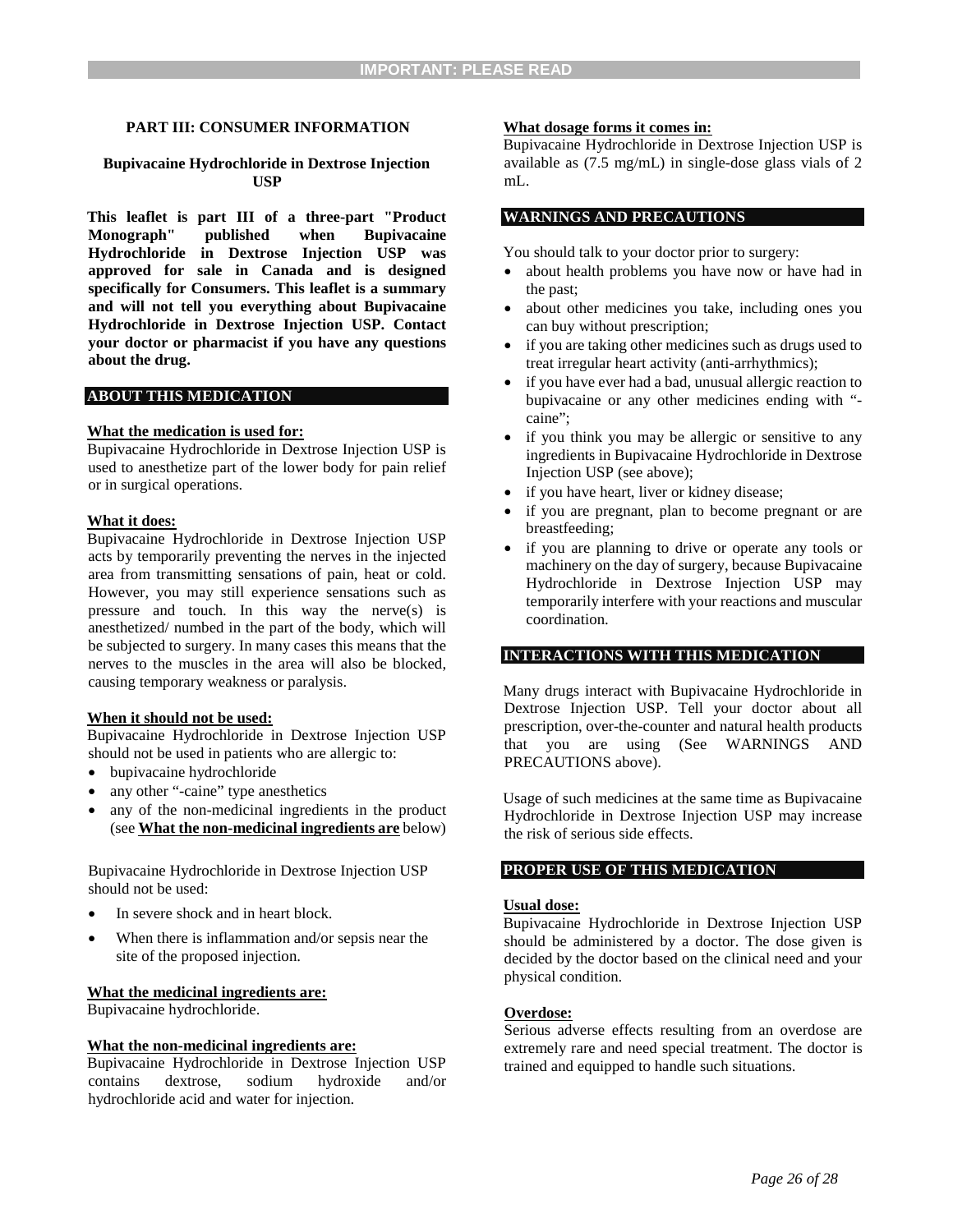The first signs that too much Bupivacaine Hydrochloride in Dextrose Injection USP has been given usually take the form of lightheadedness, numbness of the lips and round the mouth, numbness of the tongue, hearing disturbances, tingling in the ears, and visual disturbances. Tell your doctor immediately if you notice any of these symptoms. Speech symptoms, muscular twitching or tremors are more serious.

In the event of serious overdose or a misplaced injection, trembling, seizures or unconsciousness may occur.

If the administration of Bupivacaine Hydrochloride in Dextrose Injection USP is stopped as soon as early signs of overdose appear, the risk of serious adverse effects rapidly decreases.

If you think you have taken too much Bupivacaine Hydrochloride in Dextrose Injection USP, contact your healthcare professional, hospital emergency department or regional Poison Control Centre immediately, even if there are no symptoms.

#### **SIDE EFFECTS AND WHAT TO DO ABOUT THEM**

Like any medication, Bupivcaine Hydrochloride in Dextrose Injection USP may cause side effects in some people.

Medicines affect different people in different ways. Just because side effects have occurred in some patients, does not mean that you will get them.

#### **SERIOUS SIDE EFFECTS, HOW OFTEN THEY HAPPEN AND WHAT TO DO ABOUT THEM**

Sudden life-threatening allergic reactions (such as anaphylaxis) are rare, affecting less than 1 in 1,000 people. Possible symptoms include sudden onset of rash, itching or lumpy rash (hives); swelling of the face, lips, tongue or other parts of the body; and shortness of breath, wheezing or difficulty breathing. **If you think that Bupivacaine Hydrochloride in Dextrose Injection USP is causing an allergic reaction, tell your doctor immediately.** 

**There are other possible side effects that have been reported for bupivacaine. Tell your doctor or anesthesia professional if you experience any of the following side effects:** 

| <b>Frequency</b> | <b>Symptom/Effect</b>                                 |  |  |
|------------------|-------------------------------------------------------|--|--|
| <b>Very</b>      | Low blood pressure (hypotension).                     |  |  |
| Common           | This might make you feel dizzy or                     |  |  |
|                  | light headed.                                         |  |  |
|                  | Feeling sick (nausea).                                |  |  |
| Common           | Pins and needles.                                     |  |  |
|                  | Feeling dizzy.                                        |  |  |
|                  | Headache.                                             |  |  |
|                  | <b>Slow</b><br>fast<br>heart<br>beat<br><sub>or</sub> |  |  |
|                  | (bradycardia, tachycardia).                           |  |  |
|                  | blood<br><b>High</b><br>pressure                      |  |  |
|                  | (hypertension).                                       |  |  |
|                  | Being sick (vomiting).                                |  |  |
|                  | Difficulty in passing urine.                          |  |  |
|                  | High temperature<br>(fever)<br>or                     |  |  |
|                  | stiffness (rigor).                                    |  |  |
|                  | Back pain.                                            |  |  |
| <b>Uncommon</b>  | Anxiety.                                              |  |  |
|                  | Decreased sensitivity or feeling in                   |  |  |
|                  | the skin.                                             |  |  |
|                  | <b>Fainting.</b>                                      |  |  |
|                  | Difficulty breathing.                                 |  |  |
|                  | Low<br>body<br>temperature                            |  |  |
|                  | (hypothermia).                                        |  |  |
|                  | Some symptoms can happen if the                       |  |  |
|                  | injection was given into a blood                      |  |  |
|                  | vessel by mistake, or if you have                     |  |  |
|                  | been given too much Bupivacaine                       |  |  |
|                  | Hydrochloride<br>in<br><b>Dextrose</b>                |  |  |
|                  | Injection<br><b>USP</b><br>also<br>(see               |  |  |
|                  | "OVERDOSE"<br>section<br>above).                      |  |  |
|                  | These include fits (seizures), feeling                |  |  |
|                  | dizzy or light-headed, numbness of                    |  |  |
|                  | the lips and around the mouth,                        |  |  |
|                  | numbness of the tongue, hearing                       |  |  |
|                  | problems, problems with your sight                    |  |  |
|                  | (vision), problems with your speech                   |  |  |
|                  | stiff muscles, and trembling.                         |  |  |
| Rare             | Heart attack (cardiac arrest).                        |  |  |
|                  | Uneven heart beat (arrhythmias).                      |  |  |

#### **Other possible side effects include:**

Numbness, due to nerve irritation caused by the needle or the injection. This does not usually last for long.

#### **Possible side effects seen with other local anesthetics which might also be caused by Bupivacaine Hydrochloride in Dextrose Injection USP include:**

Damaged nerves. Rarely (affecting less than 1 in 1,000 people), this may cause permanent problems.

If too much Bupivacaine Hydrochloride in Dextrose Injection USP is given into the spinal fluid, the whole